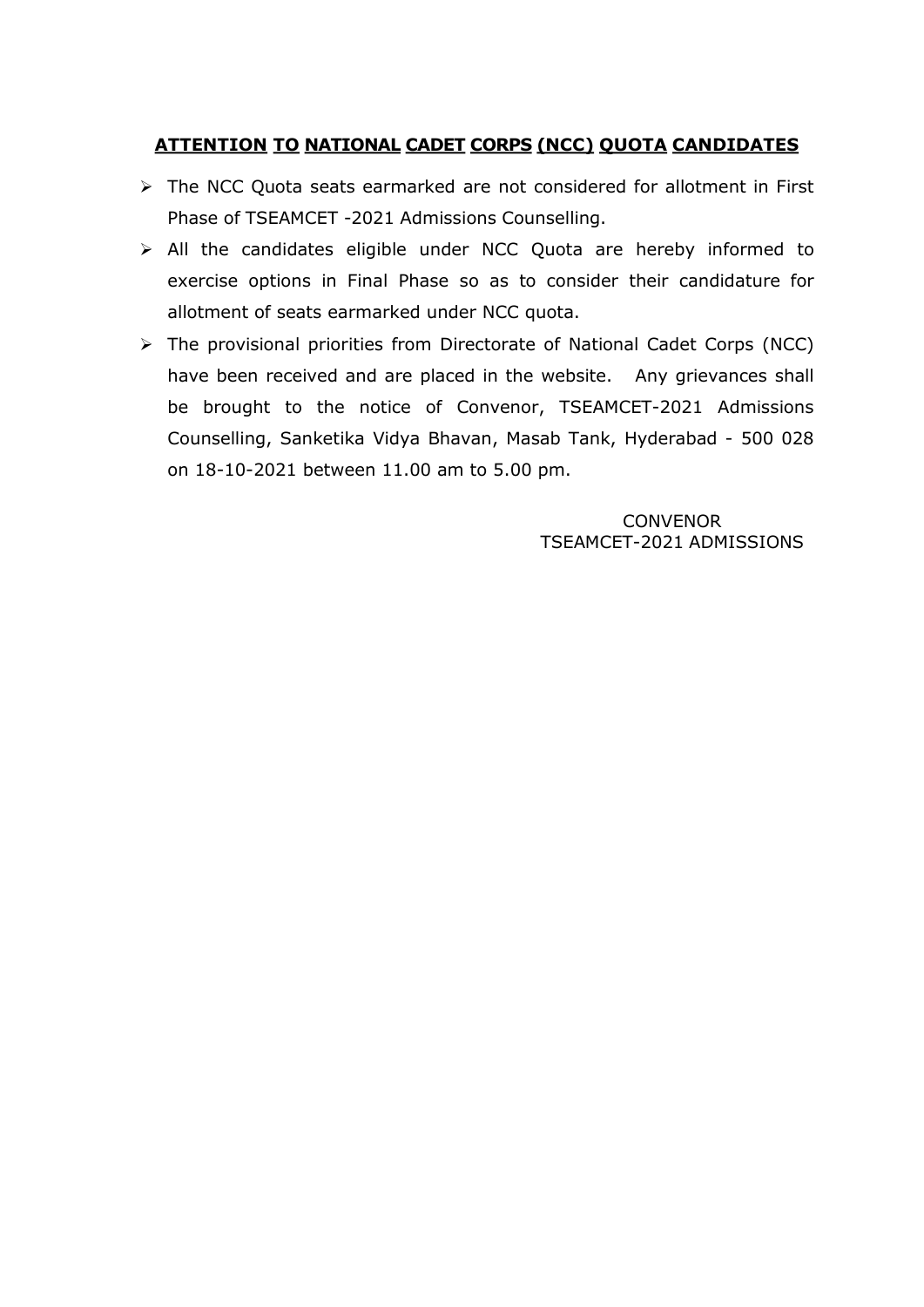## TSEAMCET-2021 ADMISSIONS

## PROVISIONAL PRIORITY LIST OF NCC CANDIDATES AWARDED BY DIRECTORATE OF NCC AS PER G.O.Ms.No.14, Higher Education (TE) Department, Dt. 09-06-2017

| S.NO           | <b>HALL TICKET</b><br><b>NUMBER</b> | <b>CANDIDATE NAME</b>                    | <b>NCC Basic Certificate</b> | <b>PRIORITY</b>                       | <b>PRIORITY</b><br><b>MERTINO.</b> |
|----------------|-------------------------------------|------------------------------------------|------------------------------|---------------------------------------|------------------------------------|
| $\mathbf{1}$   | 2121A01029                          | P MOHAN KUMAR                            | A                            | III $(c) + A$                         | 57                                 |
| $\overline{2}$ | 2121A01064                          | <b>PEDADA HARI</b>                       | A                            | III $(c) + A$                         | 57                                 |
| 3              | 2121A01066                          | MERUGUMALLA ROHITH KRISHNA               | A                            | III $(c) + A$                         | 57                                 |
| 4              | 2121A01129                          | <b>BUCHETI NAGA PADMINI</b>              | $\boldsymbol{A}$             | III $(c) + A$                         | 57                                 |
| 5              | 2121A01198                          | <b>SHREYA YADAV</b>                      | $\boldsymbol{A}$             | III $(c) + A$                         | 57                                 |
| 6              | 2121A01248                          | <b>BHUKYA HARINI</b>                     | $\boldsymbol{A}$             | III $(c) + A$                         | 57                                 |
| 7              | 2121A01277                          | <b>BATHULA PRAISEY</b>                   | A                            | III $(c) + A$                         | 57                                 |
| 8<br>9         | 2121A01351<br>2121A01535            | VADREVU RISHI<br>K SAI KIRAN NAIK        | A<br>$\boldsymbol{A}$        | III $(c) + A$                         | 57<br>57                           |
| 10             | 2121A01550                          | N NITHIN                                 | $\boldsymbol{A}$             | III $(c) + A$<br>III $(c) + A$        | 57                                 |
| 11             | 2121A01595                          | <b>TALARI NIKHIL</b>                     | $\boldsymbol{A}$             | III $(c) + A$                         | 57                                 |
| 12             | 2121A01599                          | <b>KORNI SRINIVAS</b>                    | A                            | III $(c) + A$                         | 57                                 |
| 13             | 2121A01640                          | <b>GUGULOTH VISHNU VARDHAN</b>           | A                            | III $(c) + A$                         | 57                                 |
| 14             | 2121A01671                          | MOHAMMED JUNAID                          | A                            | III $(c) + A$                         | 57                                 |
| 15             | 2121A01686                          | <b>BADAVATH VEERA PRAKASH</b>            | A                            | III $(c) + A$                         | 57                                 |
| 16             | 2121A01706                          | KALIGOTTU ARCHANA SRI ADITYA             | $\overline{A}$               | III $(c) + A$                         | 57                                 |
| 17             | 2121A01754                          | <b>BANOTH SRUTHI</b>                     | $\boldsymbol{A}$             | III $(c) + A$                         | 57                                 |
| 18             | 2121A01861                          | <b>BRAHMAROUTHU SRI PRIYA</b>            | $\boldsymbol{A}$             | III $(c) + A$                         | 57                                 |
| 19             | 2121A01956                          | KOLLURU SRAVYA                           | A                            | III $(c) + A$                         | 57                                 |
| 20             | 2121A02053                          | <b>THAKUR SHASHINDER SINGH</b>           | $\boldsymbol{A}$             | III $(c) + A$                         | 57                                 |
| 21             | 2121A02232                          | Sakinam Shivani                          | $\boldsymbol{A}$             | III $(c) + A$                         | 57                                 |
| 22             | 2121A02236                          | GANDEWAR RAJA BALAJI                     | $\boldsymbol{A}$             | III $(c) + A$                         | 57                                 |
| 23             | 2121A02354                          | SOHEIL MOHAMMED SAMEER                   | A                            | $III(c) + A$                          | 57                                 |
| 24             | 2121A02364                          | MANDAL JAHNAVI                           | A                            | III $(c) + A$                         | 57                                 |
| 25             | 2121A02424                          | <b>THAGGELLA TANEESH</b>                 | A                            | III $(c) + A$                         | 57                                 |
| 26             | 2121A02447                          | AMIDYALA SAI NAGA YASHASVINI             | A                            | $III(c) + A$                          | 57                                 |
| 27             | 2121A02494                          | MODI PRASHANTH                           | $\boldsymbol{A}$             | III $(c) + A$                         | 57                                 |
| 28             | 2121A02524                          | <b>CUDAY KIRAN</b>                       | $\boldsymbol{A}$             | $III(c) + A$                          | 57                                 |
| 29<br>30       | 2121A02562<br>2121A02661            | <b>D ANSHUL</b><br>M VIJAY MANOHAR NAIDU | A                            | III $(c) + A$<br>III $(c) + A$        | 57<br>57                           |
| 31             | 2121A02713                          | KONGA AKANKSHA                           | A<br>A                       | III $(c) + A$                         | 57                                 |
| 32             | 2121A02720                          | <b>GUNIGANTI SAI VISHAL</b>              | $\boldsymbol{A}$             | III $(c) + A$                         | 57                                 |
| 33             | 2121A02849                          | KOMMUNURI ELISHA JOEL                    | $\boldsymbol{A}$             | III $(c) + A$                         | 57                                 |
| 34             | 2121A02923                          | VAIBHAV PATHAK                           | A                            | III $(c) + A$                         | 57                                 |
| 35             | 2121A03014                          | K KARUNIKA                               | A                            | III $(c) + A$                         | 57                                 |
| 36             | 2121A03015                          | M PRANAY                                 | A                            | III $(c) + A$                         | 57                                 |
| 37             | 2121A03043                          | N K GAURANGA KUMAR                       | A                            | III $(c) + A$                         | 57                                 |
| 38             | 2121A03080                          | <b>RISHAB GARJE</b>                      | $\boldsymbol{A}$             | III $(c) + A$                         | 57                                 |
| 39             |                                     | 2121A03118 ANCHAL JADHAV                 | $\boldsymbol{A}$             | $\overline{\text{III}(\text{c})}$ + A | 57                                 |
| 40             | 2121A03375                          | <b>ANUMALA VENU PRASAD ROHAN</b>         | A                            | III $(c) + A$                         | 57                                 |
| 41             | 2121A03479                          | GULBARGA ADITHYA RAO                     | A                            | III $(c) + A$                         | 57                                 |
| 42             | 2121A03488                          | KOLACHINA POOJA SINDHURI                 | A                            | III $(c) + A$                         | 57                                 |
| 43             | 2121A03546                          | V Mrudula                                | $\, {\bf B}$                 | III $(c) + B$                         | 56                                 |
| 44             | 2121A03551                          | <b>BUDDI JOTHSNA SAI SRI</b>             | $\overline{A}$               | III $(c) + A$                         | 57                                 |
| 45             | 2121A03651                          | P ADITYA PRANAV                          | $\boldsymbol{A}$             | III $(c) + A$                         | 57                                 |
| 46             | 2121A03694                          | MULAMALLA AKSHAYA                        | $\boldsymbol{A}$             | III $(c) + A$                         | 57<br>57                           |
| 47             | 2121A03696                          | VENEIL SAI INDLA<br>Rashmitha Modugumudi | A                            | III $(c) + A$                         |                                    |
| 48<br>49       | 2121A03744<br>2121A03834            | NEERAJ BIRADAR                           | A<br>$\boldsymbol{A}$        | III $(c) + A$<br>III $(c) + A$        | 57<br>57                           |
| 50             | 2121A03976                          | THAVIDISETTI A J SRI SARAYU              | A                            | III $(c) + A$                         | 57                                 |
| 51             | 2121A04065                          | A TEESA REDDY                            | A                            | $III(c) + A$                          | 57                                 |
| 52             | 2121A04101                          | J SOUMIKA                                | A                            | III $(c) + A$                         | 57                                 |
| 53             | 2121B01059                          | LOHITH REDDY SANJAMGARI                  | A                            | III $(c) + A$                         | 57                                 |
| 54             | 2121B01201                          | cherukuri hyndhavi                       | $\boldsymbol{A}$             | III $(c) + A$                         | 57                                 |
| 55             | 2121B01255                          | JONNALAGADDA KARTHEEK REDDY              | $\, {\bf B}$                 | III $(c) + B$                         | 56                                 |
| 56             | 2121B01274                          | <b>D PHANINDRA</b>                       | $\boldsymbol{A}$             | III $(c) + A$                         | 57                                 |
| 57             | 2121B01333                          | BHUKYA GEETHIKA                          | A                            | III $(c) + A$                         | 57                                 |
| 58             | 2121B01380                          | POTHURAJ ASHISH                          | A                            | $\overline{\text{III} (c) + A}$       | 57                                 |
| 59             | 2121B02089                          | PENDYALA ROOPESH SAI                     | A                            | III $(c) + A$                         | 57                                 |
| 60             | 2121B02302                          | VANAPARTHI SAI KRISHNA                   | $\boldsymbol{A}$             | III $(c) + A$                         | 57                                 |
| 61             | 2121B03305                          | PERAPU SHIRISHA                          | $\boldsymbol{A}$             | III $(c) + A$                         | 57                                 |
| 62             | 2121B04082                          | INGLE MAHESH                             | A                            | III $(c) + A$                         | 57                                 |
| 63             | 2121B04090                          | SAMBARAPU BHANU PRASAD                   | A                            | III $(c) + A$                         | 57                                 |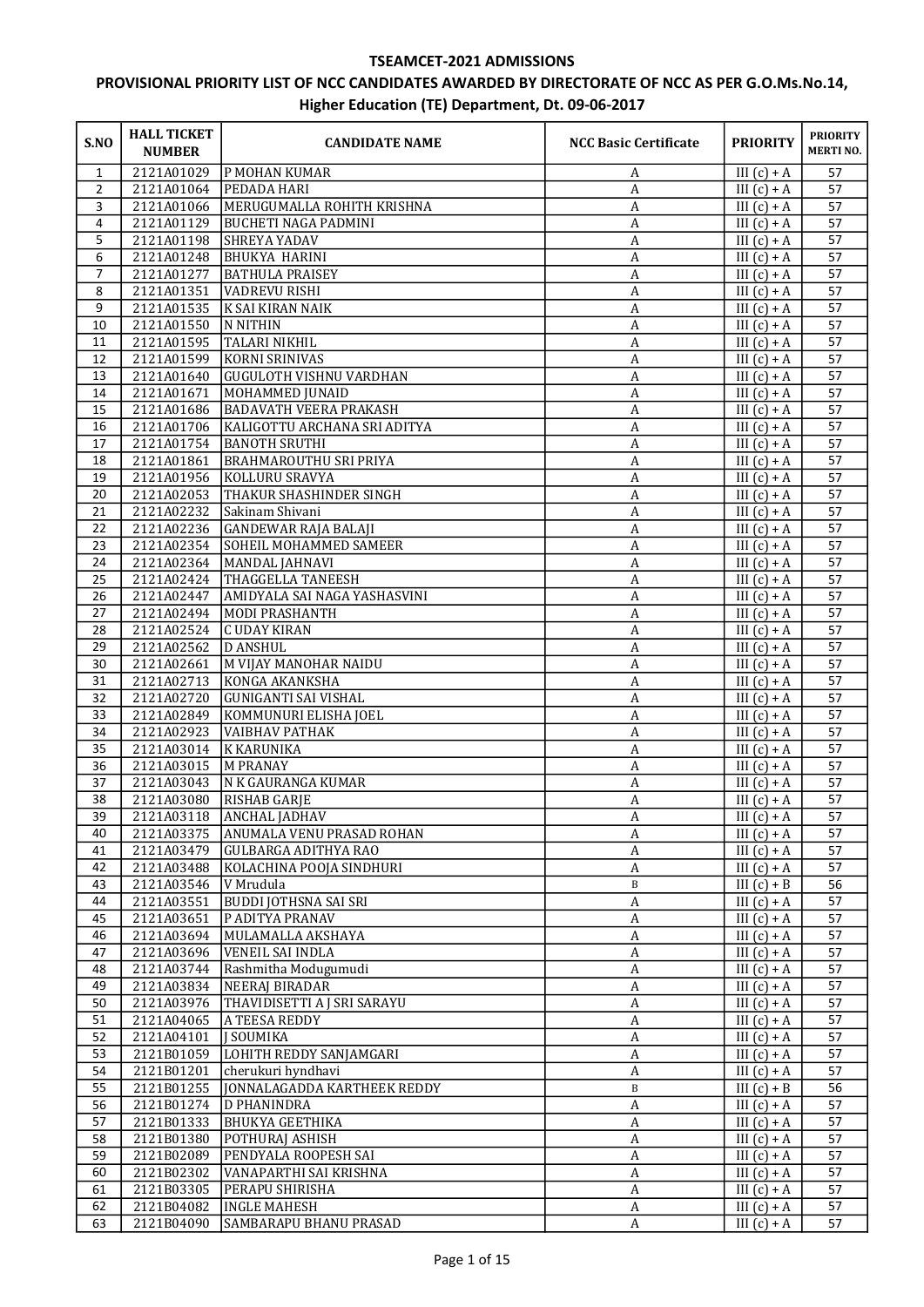| S.NO             | <b>HALL TICKET</b><br><b>NUMBER</b> | <b>CANDIDATE NAME</b>                          | <b>NCC Basic Certificate</b> | <b>PRIORITY</b>                       | <b>PRIORITY</b><br><b>MERTINO.</b> |
|------------------|-------------------------------------|------------------------------------------------|------------------------------|---------------------------------------|------------------------------------|
| 64               | 2121B05038                          | <b>PRAYAKARAO SATHWIK</b>                      | A                            | III $(c) + A$                         | 57                                 |
| 65               | 2121B05059                          | PANCHALINGALA AKSHITHA REDDY                   | A                            | III $(c) + A$                         | 57                                 |
| 66               | 2121B06032                          | MEKALA SAI VARUN                               | A                            | III $(c) + A$                         | 57                                 |
| 67               | 2121B06148                          | S AJAY KUMAR                                   | A                            | III $(c) + A$                         | 57<br>57                           |
| 68<br>69         | 2121B07098<br>2121B08076            | <b>BASANTHPUR ANIL</b><br><b>B SNEHA</b>       | A<br>A                       | III $(c) + A$<br>III $(c) + A$        | 57                                 |
| 70               | 2121B08080                          | VARUN KUMAR TIWARI                             | А                            | III $(c) + A$                         | 57                                 |
| 71               | 2121C01021                          | <b>BURUJUKADI DEEPTHI</b>                      | A                            | III $(c) + A$                         | 57                                 |
| 72               | 2121C01300                          | ADARSH SARAF                                   | A                            | III $(c) + A$                         | 57                                 |
| 73               | 2121C01340                          | NIMMALA ROHANTH                                | A                            | III $(c) + A$                         | 57                                 |
| 74               | 2121C01389                          | TIRUKOVELA MANOJ KUMAR                         | A                            | III $(c) + A$                         | 57                                 |
| 75               | 2121C02157                          | GOPIDI ANUGNA                                  | A                            | III $(c) + A$                         | 57                                 |
| 76               | 2121C03010                          | PONNAM YASHWANTH                               | A                            | III $(c) + A$                         | 57                                 |
| 77               | 2121C03426                          | <b>BATTULA SRIPRADA</b>                        | A                            | III $(c) + A$                         | 57                                 |
| 78<br>79         | 2121C04077<br>2121C04195            | <b>REDDI BHAVANI</b><br>GAJAWADA SRIRAM        | A<br>$\overline{A}$          | III $(c) + A$<br>III $(c) + A$        | 57<br>$\overline{57}$              |
| 80               | 2121C04271                          | ADAPA VIGNESH                                  | A                            | III $(c) + A$                         | 57                                 |
| 81               | 2121C04276                          | C KARTHIK                                      | A                            | III $(c) + A$                         | 57                                 |
| 82               | 2121C06006                          | PASUNURI ESHWAR                                | A                            | III $(c) + A$                         | 57                                 |
| 83               | 2121C06086                          | KATARAPU MOHAN KUMAR                           | B+RDC DELHI 2018             | II $(b) + B$                          | 20                                 |
| 84               | 2121C07134                          | <b>CHERUKULA NITHIN REDDY</b>                  | B                            | III $(c) + B$                         | $\overline{56}$                    |
| 85               | 2121C07186                          | SHIVVANNAGARI NIKHIL RAO                       | A                            | III $(c) + A$                         | 57                                 |
| 86               | 2121C07199                          | KOTHAKAPU SAI SATHVIK REDDY                    | B                            | III $(c) + B$                         | 56                                 |
| 87               | 2121D01240                          | <b>PALLE PHILIP PRAHARSHA</b>                  | A                            | III $(c) + A$                         | 57                                 |
| 88               | 2121D01285                          | PANUGOTHU SRI CHARAN                           | A                            | III $(c) + A$                         | 57                                 |
| 89               | 2121D01325                          | CHOWTI VAMSHI<br>ISANIA                        | A                            | III $(c) + A$                         | 57<br>57                           |
| 90<br>91         | 2121D01438<br>2121D01903            | DHEGAVATH VAMSI KRISHNA                        | A<br>A                       | III $(c) + A$<br>III $(c) + A$        | 57                                 |
| 92               | 2121D02002                          | KURUMETI SUBRAHMANYA VASISTA                   | A                            | III $(c) + A$                         | 57                                 |
| 93               | 2121D02038                          | <b>DUNUKA VIVEK</b>                            | A                            | III $(c) + A$                         | 57                                 |
| 94               | 2121D02071                          | V SUNIL KUMAR                                  | A                            | III $(c) + A$                         | 57                                 |
| 95               | 2121D02103                          | SANDA ROHAN                                    | $\overline{A}$               | III $(c) + A$                         | 57                                 |
| 96               | 2121D02137                          | M LALITH KUMAR                                 | A                            | III $(c) + A$                         | 57                                 |
| 97               | 2121D02321                          | PULLEMLA LAVAN KUMAR                           | A                            | III $(c) + A$                         | 57                                 |
| 98               | 2121D02421                          | <b>BUDDHI SAIRAM</b>                           | A                            | III $(c) + A$                         | 57                                 |
| 99               | 2121D02859                          | DODDE RAJU                                     | A                            | III $(c) + A$                         | 57                                 |
| 100<br>101       | 2121D02917<br>2121D02930            | RAKASI VINAY REDDY<br><b>ANOUSHKAA T</b>       | A<br>А                       | III $(c) + A$<br>III $(c) + A$        | 57<br>57                           |
| $\frac{102}{10}$ |                                     | 2121D03105 GOPATHI ROHAN                       | $\overline{\mathbf{A}}$      | $\overline{\text{III}(\text{c}) + A}$ | $\overline{57}$                    |
| 103              | 2121D03191                          | <b>GUNDEBOINA RAKESH YADAV</b>                 | A                            | III $(c) + A$                         | 57                                 |
| 104              | 2121D03201                          | <b>PALSAM PRANEETH</b>                         | A                            | III $(c) + A$                         | 57                                 |
| 105              | 2121D03244                          | SUDINI GOUTHAM REDDY                           | A                            | III $(c) + A$                         | 57                                 |
| 106              | 2121D03444                          | S AJAY REDDY                                   | $\boldsymbol{A}$             | III $(c) + A$                         | 57                                 |
| 107              | 2121D03626                          | <b>DIDIGE MANIK</b>                            | $\boldsymbol{A}$             | III $(c) + A$                         | 57                                 |
| 108              | 2121D03653                          | <b>NUKALA KAAVYA SREE</b>                      | B                            | III $(c) + B$                         | 56                                 |
| 109              | 2121D03954                          | THUMUGANTI LAHARI                              | A                            | III $(c) + A$                         | 57                                 |
| 110              | 2121D04088                          | MUKKA HARSHA VARDHAN<br>K JAYA SHANKAR SAI     | A                            | III $(c) + A$                         | 57<br>57                           |
| 111<br>112       | 2121D06182<br>2121E01092            | <b>BANAPURAM POOJITHA</b>                      | A<br>A                       | III $(c) + A$<br>III $(c) + A$        | 57                                 |
| 113              | 2121E01112                          | RAJAPU DEEPIKA                                 | A                            | III $(c) + A$                         | 57                                 |
| 114              | 2121E01305                          | AKKELLY SRI KRUTHI                             | A                            | III $(c) + A$                         | 57                                 |
| 115              | 2121E02113                          | <b>PADIROLU MOSES</b>                          | A                            | III $(c) + A$                         | 57                                 |
| 116              | 2121E02154                          | <b>CHETTI KAUSHIK</b>                          | A                            | III $(c) + A$                         | 57                                 |
| 117              | 2121E02227                          | M HONEY KRUTHI                                 | A                            | III $(c) + A$                         | 57                                 |
| 118              | 2121E02391                          | <b>P SATHWIK</b>                               | A                            | III $(c) + A$                         | 57                                 |
| 119              | 2121E02394                          | <b>RATHOD ASHISH</b>                           | A                            | III $(c) + A$                         | 57                                 |
| 120              | 2121E02424                          | <b>B VAISHNAVI</b>                             | A                            | III $(c) + A$                         | 57                                 |
| 121<br>122       | 2121E04219<br>2121E06085            | NADIRGE CHANDRAVADAN                           | A                            | III $(c) + A$<br>III $(c) + A$        | 57<br>57                           |
| 123              | 2121E06109                          | GUMMALA PRANAY KUMAR<br>KOHIR SRI VAMSHI REDDY | A<br>$\boldsymbol{A}$        | III $(c) + A$                         | 57                                 |
| 124              | 2121E07118                          | S NAGA SURYA                                   | B                            | III $(c) + B$                         | 56                                 |
| 125              | 2121E08010                          | NEELAM YASHASREE                               | A                            | III $(c) + A$                         | 57                                 |
| 126              | 2121E08237                          | KANCHUPALLI PRAVALLIKA                         | B                            | III $(c) + B$                         | 56                                 |
| 127              | 2121E08269                          | KALIDINDI PHANEESHA                            | A                            | III $(c) + A$                         | 57                                 |
| 128              | 2121E09150                          | SYED MOHAMMED MUSHARRAF                        | $\, {\bf B}$                 | III $(c) + B$                         | 56                                 |
| 129              | 2121E10061                          | VEGESNA H V KAUSHIK VARMA                      | A                            | III $(c) + A$                         | 57                                 |
| 130              | 2121E10110                          | G.SAIKIRAN                                     | A                            | III $(c) + A$                         | 57                                 |
| 131              | 2121E10177                          | PALABINDELA CHETHAN                            | A                            | III $(c) + A$                         | 57                                 |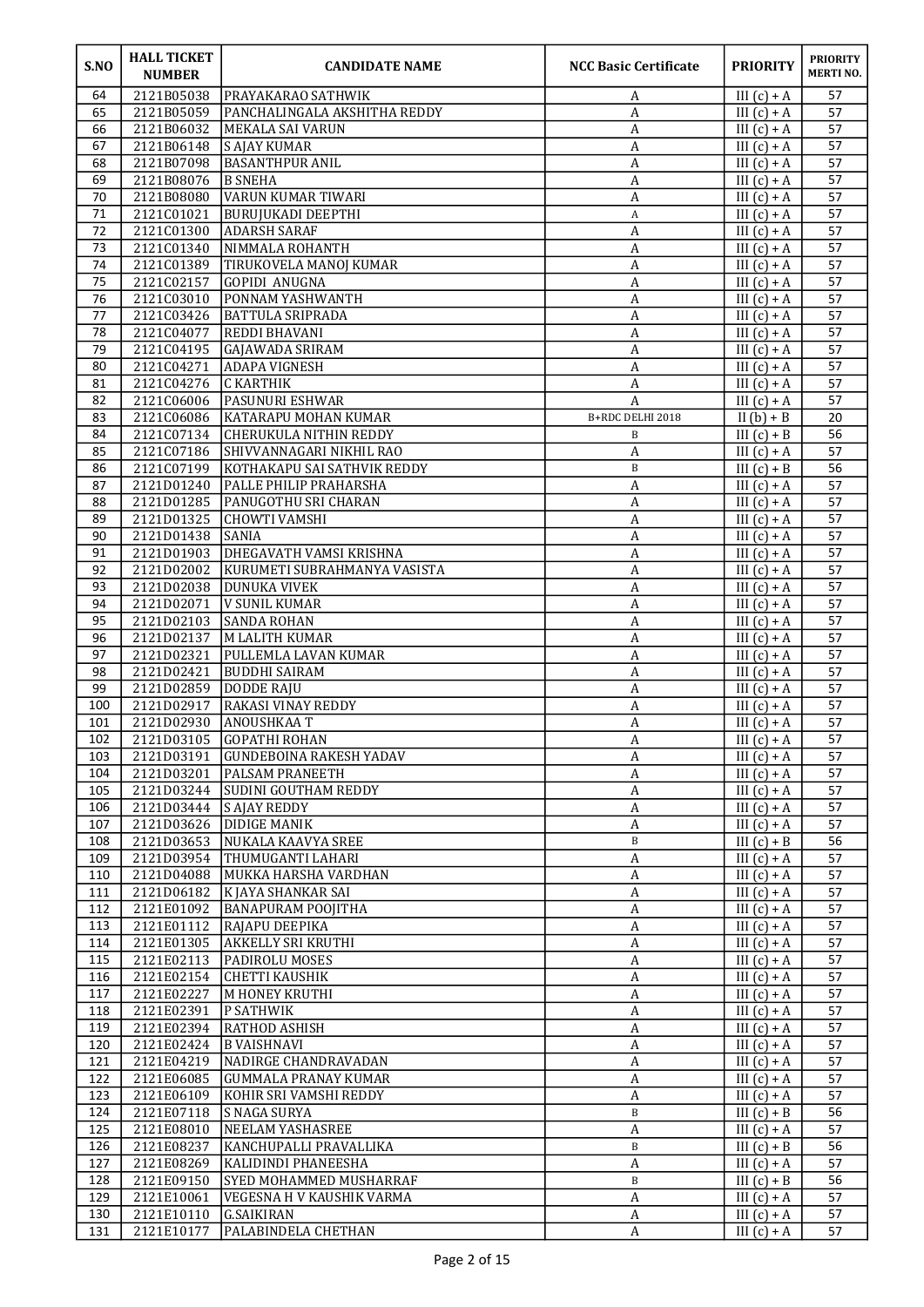| S.NO       | <b>HALL TICKET</b><br><b>NUMBER</b> | <b>CANDIDATE NAME</b>                                    | <b>NCC Basic Certificate</b> | <b>PRIORITY</b>                | <b>PRIORITY</b><br><b>MERTINO.</b> |
|------------|-------------------------------------|----------------------------------------------------------|------------------------------|--------------------------------|------------------------------------|
| 132        | 2121E11004                          | LINGALA ESWARADITYA REDDY                                | A                            | III $(c) + A$                  | 57                                 |
| 133        | 2121E11201                          | MARAM ANUSHA                                             | A                            | III $(c) + A$                  | 57                                 |
| 134        | 2121E11209                          | Uppu Rakshitha                                           | A                            | III $(c) + A$                  | 57                                 |
| 135        | 2121E12052                          | KONAKALLA BHAVANA GUPTA                                  | A                            | III $(c) + A$                  | 57                                 |
| 136<br>137 | 2121F01081<br>2121G01045            | UPPUNUTHALA SUSHMASWARAJ<br>CHOLLETI HARI SHANKAR PRASAD | A<br>A                       | III $(c) + A$<br>III $(c) + A$ | 57<br>57                           |
| 138        | 2121H01010                          | <b>ANANTHU VARSHINI</b>                                  | $\, {\bf B}$                 | III $(c) + B$                  | 56                                 |
| 139        | 2121H02065                          | NEELA SAI GAUTAM                                         | А                            | III $(c) + A$                  | 57                                 |
| 140        | 2121H02114                          | KARANAM BHANU PRAKASH                                    | A                            | III $(c) + A$                  | 57                                 |
| 141        | 2121H02121                          | <b>ANTHATI MADHU VIKAS</b>                               | A                            | III $(c) + A$                  | 57                                 |
| 142        | 2121I01103                          | TEJAVATH NIKHIL TEJA NAYAK                               | A                            | III $(c) + A$                  | 57                                 |
| 143        | 2121I02034                          | JARPULA PAVAN                                            | A                            | III $(c) + A$                  | 57                                 |
| 144<br>145 | 2121I02116<br>2121I02196            | <b>BANOTHU UDAYASREE</b><br>TRINATH ANGOTH               | A                            | III $(c) + A$<br>III $(c) + A$ | 57<br>57                           |
| 146        | 2121I03059                          | MATHE JENNIFER                                           | A<br>$\boldsymbol{A}$        | III $(c) + A$                  | 57                                 |
| 147        | 2121I04097                          | SARIKONDA NITHIN RAJU                                    | $\boldsymbol{A}$             | III $(c) + A$                  | 57                                 |
| 148        | 2121J01065                          | <b>ALAPATI DEVI</b>                                      | $\boldsymbol{A}$             | $III(c) + A$                   | 57                                 |
| 149        | 2121K01122                          | <b>TEJAVATH SAKETH</b>                                   | B                            | III $(c) + B$                  | 56                                 |
| 150        | 2121K02016                          | KANKARA SAI VISHNU VARDHAN REDDY                         | A                            | III $(c) + A$                  | 57                                 |
| 151        | 2121K02033                          | Mohammed Naheed                                          | A                            | III $(c) + A$                  | 57                                 |
| 152        | 2121K02131                          | MYLAVARAPU VENKATA SAKETH                                | B                            | III $(c) + B$                  | $\overline{56}$                    |
| 153<br>154 | 2121L01353<br>2121L01440            | AMRUTHA YAMINI<br><b>EDDLA ACHYUTHA REDDY</b>            | $\boldsymbol{A}$             | III $(c) + A$<br>III $(c) + A$ | 57<br>57                           |
| 155        | 2121L01495                          | SYED AHSONUDDIN SUBHANI                                  | A<br>А                       | $III(c) + A$                   | 57                                 |
| 156        | 2121L01709                          | <b>GADE MANOGNA</b>                                      | A                            | III $(c) + A$                  | 57                                 |
| 157        | 2121L02042                          | <b>DURGAM NANDINI</b>                                    | A                            | III $(c) + A$                  | 57                                 |
| 158        | 2121L02064                          | <b>GOLLE AJITH</b>                                       | $\boldsymbol{A}$             | III $(c) + A$                  | 57                                 |
| 159        | 2121L05023                          | CHIDURALA SINDHUJA                                       | $\boldsymbol{A}$             | III $(c) + A$                  | 57                                 |
| 160        | 2121L07050                          | LAXMI PRASANNA GUDELLI                                   | A                            | III $(c) + A$                  | 57                                 |
| 161        | 2121L08073                          | SANDHYA ARROJULA                                         | А                            | III $(c) + A$                  | 57                                 |
| 162<br>163 | 2121M01059<br>2121N01211            | saleem pasha<br><b>BALERAO KOWSHIKH VARMA</b>            | A<br>$\boldsymbol{A}$        | III $(c) + A$<br>III $(c) + A$ | 57<br>57                           |
| 164        | 2121P03025                          | <b>VEMULA SANJANA REDDY</b>                              | А                            | III $(c) + A$                  | 57                                 |
| 165        | 2121Q01027                          | NANAM VASUKI                                             | $\, {\bf B}$                 | $III(c) + B$                   | 56                                 |
| 166        | 2121Q01123                          | KALAKOTLA SHANTHI SWAROOP                                | А                            | III $(c) + A$                  | 57                                 |
| 167        | 2121Q01244                          | <b>SAI KOUSHIK GOUD GADDAM</b>                           | А                            | III $(c) + A$                  | 57                                 |
| 168        | 2121Q03016                          | KINNERA RIDDHI                                           | A                            | III $(c) + A$                  | 57                                 |
| 169        | 2121Q03025                          | <b>BALASANI KOUSHIK</b>                                  | A                            | III $(c) + A$                  | 57                                 |
| 170<br>171 | 2121Q03223                          | 2121Q03109 CHENGALVA ENNAMSETTI<br>NEDUNURI AVINASH      | $\,$ A<br>A                  | III $(c) + A$<br>III $(c) + A$ | 57<br>57                           |
| 172        | 2121Q04131                          | MEKALA CHIRANJEEVULU NAYUDU                              | A                            | III $(c) + A$                  | 57                                 |
| 173        | 2121Q06047                          | KATHERASALA SOLOMON RATHNAM                              | A                            | III $(c) + A$                  | 57                                 |
| 174        | 2121R02103                          | KORE CHANDANA                                            | $\boldsymbol{A}$             | III $(c) + A$                  | 57                                 |
| 175        | 2121S01046                          | <b>SHAIK SOFIYA BANU</b>                                 | $\, {\bf B}$                 | III $(c) + B$                  | 56                                 |
| 176        | 2121S01076                          | GIRIJA K                                                 | $\boldsymbol{A}$             | III $(c) + A$                  | 57                                 |
| 177        | 2121S02172                          | <b>VADDE SRIKANTH</b>                                    | A                            | III $(c) + A$                  | 57                                 |
| 178        | 2121S02431                          | S A YUVARAJ                                              | A                            | III $(c) + A$                  | 57                                 |
| 179<br>180 | 2121S02442<br>2121S05088            | <b>PRAVEEN K</b><br>SAGABALA VEDA GANESH                 | A<br>$\boldsymbol{A}$        | III $(c) + A$<br>III $(c) + A$ | 57<br>57                           |
| 181        | 2121T01351                          | SANDILYA SAI VARDHAN VARUDU                              | A                            | III $(c) + A$                  | 57                                 |
| 182        | 2121T02204                          | SIRIPARAPU TATVIK SHREE KARTIK                           | B                            | $III(c) + B$                   | 56                                 |
| 183        | 2121U01608                          | kapaganti pardha sai                                     | A                            | III $(c) + A$                  | 57                                 |
| 184        | 2121U02152                          | DHANA SRI HIMA VADLAMURU                                 | A                            | III $(c) + A$                  | 57                                 |
| 185        | 2121W02107                          | BODDAPATI V SIVA RAMA KRISHNA                            | $\, {\bf B}$                 | III $(c) + B$                  | 56                                 |
| 186        | 2121W04025                          | KAGITHA PARASURAM                                        | A                            | $III(c) + A$                   | 57                                 |
| 187        | 2122A01121                          | Ch Naga Likith Reddy                                     | A                            | III $(c) + A$                  | 57                                 |
| 188<br>189 | 2122A01125<br>2122A01176            | <b>KAREN R JOHNSON</b><br><b>VEMULA ESHWAR</b>           | A<br>A                       | III $(c) + A$<br>III $(c) + A$ | 57<br>57                           |
| 190        | 2122A01217                          | PEMMA SRIVALLI                                           | $\boldsymbol{A}$             | III $(c) + A$                  | 57                                 |
| 191        | 2122A01229                          | <b>BANGARI SUJAL</b>                                     | $\boldsymbol{A}$             | III $(c) + A$                  | 57                                 |
| 192        | 2122A01231                          | LOPINTY JAGANNADHA REDDY                                 | A                            | III $(c) + A$                  | 57                                 |
| 193        | 2122A01252                          | PEDDI PRAVALIKA REDDY                                    | A                            | III $(c) + A$                  | 57                                 |
| 194        | 2122A01321                          | KUTHADI ABHIRAM                                          | A                            | III $(c) + A$                  | 57                                 |
| 195        | 2122A01387                          | DYAKA SIRI                                               | A                            | III $(c) + A$                  | 57                                 |
| 196<br>197 | 2122A01397<br>2122A01485            | P SHRUTHI PRERANA<br><b>BORRA BHARATH KUMAR</b>          | B<br>$\boldsymbol{A}$        | III $(c) + B$<br>III $(c) + A$ | 56<br>57                           |
| 198        | 2122A01509                          | KINNERA SAI SRINIVAS                                     | A                            | III $(c) + A$                  | 57                                 |
| 199        | 2122A01617                          | <b>ANKIT CHERIPALLY</b>                                  | A                            | III $(c) + A$                  | 57                                 |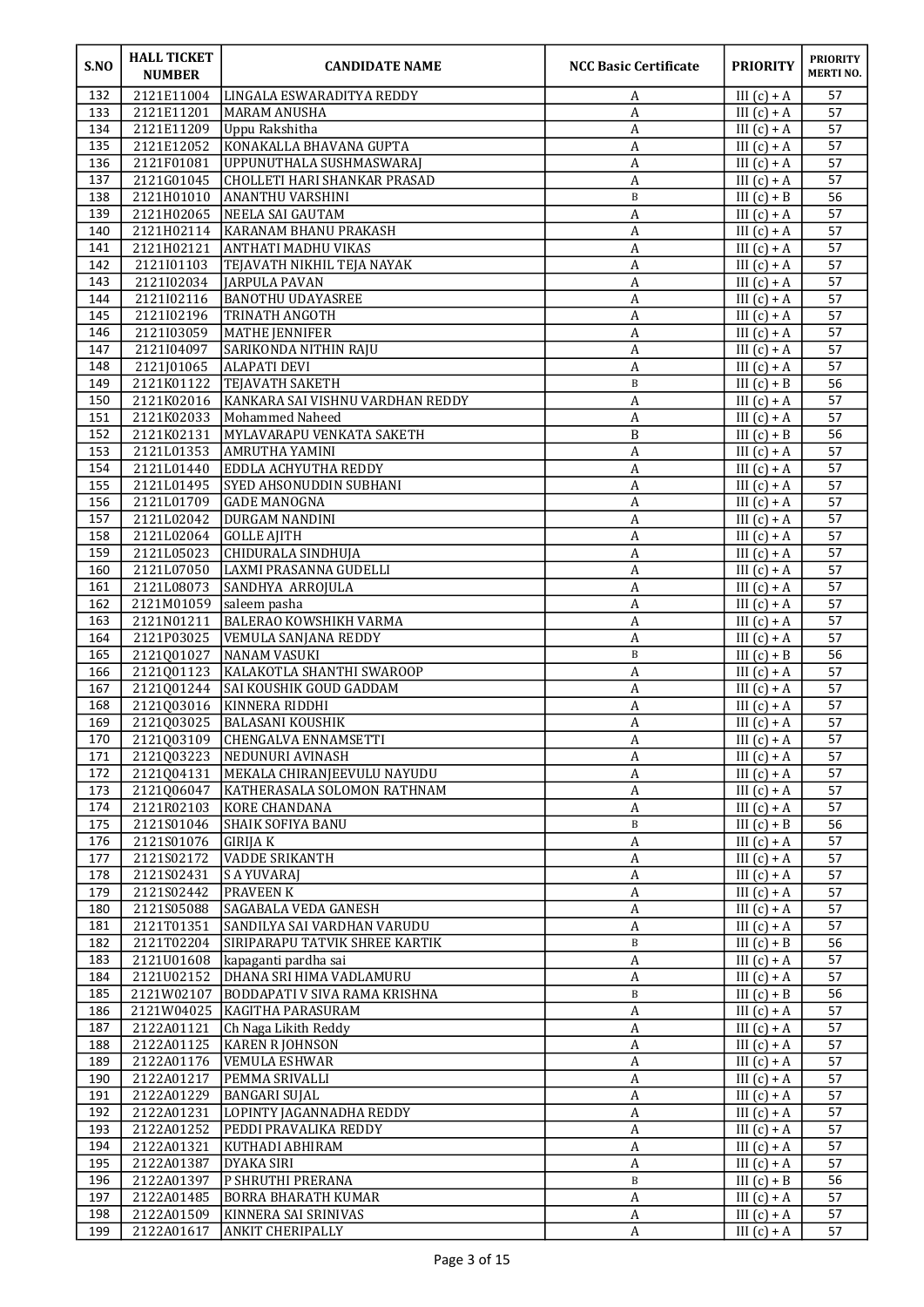| S.NO       | <b>HALL TICKET</b><br><b>NUMBER</b> | <b>CANDIDATE NAME</b>                                      | <b>NCC Basic Certificate</b>         | <b>PRIORITY</b>                | <b>PRIORITY</b><br><b>MERTINO.</b> |
|------------|-------------------------------------|------------------------------------------------------------|--------------------------------------|--------------------------------|------------------------------------|
| 200        | 2122A01698                          | IMADDI VANSHIKA                                            | A                                    | III $(c) + A$                  | 57                                 |
| 201        | 2122A01700                          | TIRLANGI JAHNAVI                                           | A                                    | III $(c) + A$                  | 57                                 |
| 202        | 2122A01767                          | <b>ABDUL MATEEN MANZOOR AHMED</b>                          | А                                    | III $(c) + A$                  | 57                                 |
| 203<br>204 | 2122A01815<br>2122A01841            | KOMPALLY AKSHATHA<br><b>SHAIK ASIFFA</b>                   | A<br>A                               | III $(c) + A$<br>III $(c) + A$ | 57<br>57                           |
| 205        | 2122A01956                          | MOHAMED VAIZ                                               | A                                    | $III(c) + A$                   | 57                                 |
| 206        | 2122A01957                          | <b>SABAVATH YUVARAJ</b>                                    | A                                    | III $(c) + A$                  | 57                                 |
| 207        | 2122A02019                          | <b>ANSH KAMLEKAR</b>                                       | A                                    | III $(c) + A$                  | 57                                 |
| 208        | 2122A02095                          | P SAI AKHIL                                                | A                                    | III $(c) + A$                  | 57                                 |
| 209        | 2122A02113                          | NAGIREDDY SUJATHA                                          | A                                    | III $(c) + A$                  | 57                                 |
| 210        | 2122A02144                          | GADDI SUJITH                                               | A                                    | $III(c) + A$                   | 57                                 |
| 211        | 2122A02158                          | CHIKOTI AKSHARA PRIYA                                      | $\boldsymbol{A}$                     | $III(c) + A$                   | 57                                 |
| 212<br>213 | 2122A02230                          | Mirza Sulaiman Baig                                        | А                                    | III $(c) + A$                  | 57<br>57                           |
| 214        | 2122A02262<br>2122A02336            | <b>BALUSUPATI JASWANTH</b><br>KALISETTI SAI DURGA          | A<br>A                               | III $(c) + A$<br>III $(c) + A$ | 57                                 |
| 215        | 2122A02359                          | <b>BEMORE NIKHITHA</b>                                     | $\, {\bf B}$                         | $III(c) + B$                   | $\overline{56}$                    |
| 216        | 2122A02362                          | EMMADI VAMSHI KRISHNA                                      | A                                    | $III(c) + A$                   | 57                                 |
| 217        | 2122A02448                          | NAMA PREM SAI SHANKAR                                      | A                                    | III $(c) + A$                  | 57                                 |
| 218        | 2122A02451                          | MARRI SAI SOORYA                                           | A                                    | III $(c) + A$                  | 57                                 |
| 219        | 2122A02464                          | RACHAKONDA HARSHAVARDHAN                                   | A                                    | III $(c) + A$                  | 57                                 |
| 220        | 2122A02496                          | VEERAPALLI CHARAN LAKSHMI VARA PRASAD                      | $\boldsymbol{A}$                     | III $(c) + A$                  | 57                                 |
| 221        | 2122A02524                          | MIR MUSTAFA ALI KHAN                                       | $\boldsymbol{A}$                     | III $(c) + A$                  | 57                                 |
| 222        | 2122A02537                          | N SATYA SAI CHARAN                                         | $\boldsymbol{A}$                     | III $(c) + A$                  | 57                                 |
| 223<br>224 | 2122A02561<br>2122A02586            | <b>VAJRANG TENGLI</b><br>sathwik lingampally               | A<br>А                               | $III(c) + A$<br>III $(c) + A$  | 57<br>57                           |
| 225        | 2122A02619                          | K VENKAT NARAYANA                                          | A                                    | $III(c) + A$                   | 57                                 |
| 226        | 2122A02622                          | D NAGA SAI ARYAN                                           | A                                    | III $(c) + A$                  | 57                                 |
| 227        | 2122A02660                          | <b>REDDY JEEVANKUMAR</b>                                   | A                                    | III $(c) + A$                  | $\overline{57}$                    |
| 228        | 2122A02682                          | LALIMA PRIYADARSHINI TADA                                  | A                                    | III $(c) + A$                  | 57                                 |
| 229        | 2122A02685                          | Y CHANDRA REDDY                                            | A                                    | III $(c) + A$                  | 57                                 |
| 230        | 2122A02784                          | GOSHKE ANIRUDH                                             | A                                    | III $(c) + A$                  | 57                                 |
| 231        | 2122A02790                          | <b>ARRA SAI VENKAT</b>                                     | $\boldsymbol{A}$                     | III $(c) + A$                  | 57                                 |
| 232        | 2122A02807                          | <b>GULLAPALLY SRI HASINI</b>                               | $\boldsymbol{A}$                     | III $(c) + A$                  | 57                                 |
| 233<br>234 | 2122A02817                          | <b>KARNEY JAYANATH</b>                                     | $\boldsymbol{A}$                     | $III(c) + A$                   | 57<br>57                           |
| 235        | 2122A02886<br>2122A02955            | <b>PRUTHIVI RAJ V S VULAPALLI</b><br>KAKKURLA SAI TEJA     | $\boldsymbol{A}$<br>A                | III $(c) + A$<br>III $(c) + A$ | 57                                 |
| 236        | 2122A02975                          | AKURATHI RITHVIK SESHAGIRI                                 | A                                    | III $(c) + A$                  | 57                                 |
| 237        | 2122A03092                          | NIZAMPURAM VANSHIKA                                        | A                                    | III $(c) + A$                  | 57                                 |
| 238        |                                     | 2122A03159 ANNAREDDY ANUSHKA REDDY                         | $\overline{\mathbf{A}}$              | III $(c) + A$                  | 57                                 |
| 239        | 2122A03160                          | <b>P SATHYA SNIGDHA</b>                                    | A                                    | III $(c) + A$                  | 57                                 |
| 240        | 2122A03188                          | KONDETI SUCHITH PATEL                                      | A                                    | $III(c) + A$                   | 57                                 |
| 241        | 2122A03448                          | <b>CHEEDU GAYATHRI REDDY</b>                               | A                                    | III $(c) + A$                  | 57                                 |
| 242        | 2122A03460                          | <b>SAMEER PATWARI</b>                                      | A                                    | III $(c) + A$                  | 57                                 |
| 243<br>244 | 2122A03530<br>2122A03643            | MUPPALLA SRIJA REDDY                                       | $\boldsymbol{A}$<br>$\boldsymbol{A}$ | III $(c) + A$<br>III $(c) + A$ | 57<br>57                           |
| 245        | 2122A03671                          | EDIGA MEGHANA SAHITHI<br>VANGA SATHWIK REDDY               | A                                    | III $(c) + A$                  | 57                                 |
| 246        | 2122A03674                          | BASIREDDY CHANDANA SAHITHI                                 | A                                    | III $(c) + A$                  | 57                                 |
| 247        | 2122A03742                          | K SHIREESHA                                                | $\boldsymbol{A}$                     | III $(c) + A$                  | 57                                 |
| 248        | 2122A03747                          | AMATHI RISHIKESH                                           | $\boldsymbol{A}$                     | III $(c) + A$                  | 57                                 |
| 249        | 2122A03836                          | <b>GINNARAM SAI KISHORE</b>                                | A                                    | III $(c) + A$                  | 57                                 |
| 250        | 2122A03967                          | PRANAV ADITYA JANDHYALA                                    | $\boldsymbol{A}$                     | $III(c) + A$                   | 57                                 |
| 251        | 2122A04040                          | Thiruchurapalli Niharika                                   | B                                    | III $(c) + B$                  | 56                                 |
| 252        | 2122A04150                          | KANCHARI NIKSHITH                                          | A                                    | III $(c) + A$                  | 57                                 |
| 253        | 2122A04158                          | <b>SYED ABDUL HASEEB QUADRI</b>                            | $\boldsymbol{A}$                     | III $(c) + A$                  | 57                                 |
| 254        | 2122B01185<br>2122B01484            | K BINDU PRIYA<br>RAJAVARAPU MOHAN MARUTHI                  | $\overline{A}$<br>$\boldsymbol{A}$   | III $(c) + A$<br>III $(c) + A$ | 57<br>57                           |
| 255<br>256 | 2122B02035                          | SANIKINENI VIJAY DEEKSHITH                                 | A                                    | III $(c) + A$                  | 57                                 |
| 257        | 2122B03017                          | MADDELA ABHINAI                                            | A                                    | III $(c) + A$                  | 57                                 |
| 258        | 2122B03157                          | HARSHITHA VIJAY PARANDKAR                                  | A                                    | III $(c) + A$                  | 57                                 |
| 259        | 2122B03201                          | SUSHMENDER NOMULA                                          | $\boldsymbol{A}$                     | III $(c) + A$                  | 57                                 |
| 260        | 2122B03405                          | <b>GURRAPU TEJASWIN</b>                                    | $\boldsymbol{A}$                     | III $(c) + A$                  | 57                                 |
| 261        | 2122B03409                          | PULIGARI AKHIL KUMAR                                       | A                                    | III $(c) + A$                  | 57                                 |
| 262        | 2122B07029                          | <b>BODDU THANISHQ NAIDU</b>                                | A                                    | III $(c) + A$                  | 57                                 |
| 263        | 2122B07144                          | VELMA SHIVA ARYAN REDDY                                    | A                                    | III $(c) + A$                  | 57                                 |
| 264        | 2122B07150                          | VAKITI ARCHANA                                             | A                                    | III $(c) + A$                  | 57                                 |
| 265<br>266 | 2122B08131<br>2122B08166            | <b>BISHWA BHUSHAN NAYAK</b><br>AKSHAY KUMAR REDDY NANOBOLU | $\boldsymbol{A}$<br>A                | III $(c) + A$<br>III $(c) + A$ | 57<br>57                           |
| 267        | 2122C01048                          | MARATA TARUNI                                              | $\boldsymbol{A}$                     | III $(c) + A$                  | 57                                 |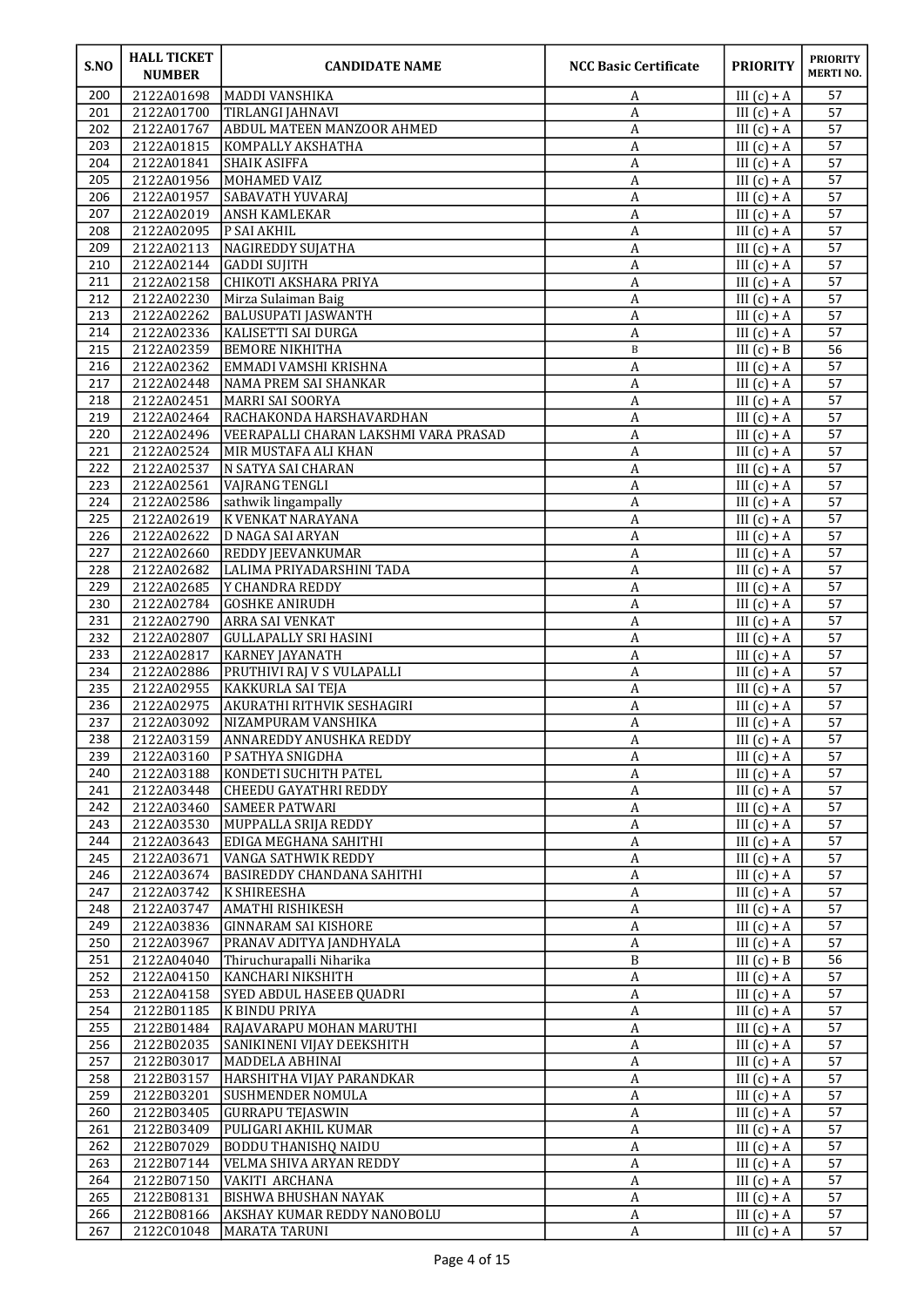| S.NO       | <b>HALL TICKET</b><br><b>NUMBER</b> | <b>CANDIDATE NAME</b>                                        | <b>NCC Basic Certificate</b> | <b>PRIORITY</b>                | <b>PRIORITY</b><br><b>MERTINO.</b> |
|------------|-------------------------------------|--------------------------------------------------------------|------------------------------|--------------------------------|------------------------------------|
| 268        | 2122C01074                          | <b>SEELAM SUSHMA</b>                                         | A                            | III $(c) + A$                  | 57                                 |
| 269        | 2122C01140                          | <b>I CYRUS KEVIN</b>                                         | А                            | III $(c) + A$                  | 57                                 |
| 270        | 2122C01149                          | <b>VISHNU</b>                                                | B                            | III $(c) + B$                  | 56                                 |
| 271        | 2122C01177                          | <b>BODA VENKATI</b>                                          | A                            | III $(c) + A$                  | 57                                 |
| 272        | 2122C01465                          | <b>SHAIK MAHABUB KHAJA PEERA</b>                             | A                            | III $(c) + A$                  | 57                                 |
| 273        | 2122C03094                          | PECHETTI SRI NAGA SAI KUMAR                                  | A                            | III $(c) + A$                  | 57                                 |
| 274        | 2122C03123                          | <b>BODDULA SIDDARTHA</b>                                     | A                            | III $(c) + A$                  | 57                                 |
| 275        | 2122C03151                          | KONYALA PRAMODH REDDY                                        | $\, {\bf B}$                 | III $(c) + B$                  | 56                                 |
| 276<br>277 | 2122C03424<br>2122C04169            | LELLAPALLI PHANI SREE RAM CHARAN<br><b>BONAGIRI SANTHOSH</b> | A<br>A                       | III $(c) + A$<br>III $(c) + A$ | 57<br>57                           |
| 278        | 2122C04373                          | JADHAV NIKHIL                                                | $\, {\bf B}$                 | III $(c) + B$                  | 56                                 |
| 279        | 2122C06085                          | KOTTA SAI SNEHA                                              | А                            | III $(c) + A$                  | 57                                 |
| 280        | 2122C06090                          | DUDDEKUNTA BHANU PRAKASH REDDY                               | B                            | III $(c) + B$                  | 56                                 |
| 281        | 2122D01094                          | DASARI VINAY                                                 | A                            | III $(c) + A$                  | 57                                 |
| 282        | 2122D01222                          | <b>SHAIK SAADIA SULTANA</b>                                  | A                            | III $(c) + A$                  | 57                                 |
| 283        | 2122D01341                          | SIGLAMPATLA BHUVANESHWARI                                    | A                            | III $(c) + A$                  | 57                                 |
| 284        | 2122D01448                          | <b>CHAPPIDI ABHILASH</b>                                     | A                            | III $(c) + A$                  | 57                                 |
| 285        | 2122D01733                          | <b>SINGAM SAI VARA PRASAD</b>                                | A                            | III $(c) + A$                  | 57                                 |
| 286        | 2122D01855                          | <b>PATCHIGOLLA ARUN</b>                                      | A                            | III $(c) + A$                  | 57                                 |
| 287<br>288 | 2122D02062<br>2122D02295            | Konda Goutham Goud<br>PULAKANTI SANJANA REDDY                | A<br>B                       | III $(c) + A$<br>III $(c) + B$ | 57<br>56                           |
| 289        | 2122D02390                          | YEDULLA SRINATH                                              | A                            | III $(c) + A$                  | 57                                 |
| 290        | 2122D02425                          | <b>UPPARI MAHENDRA</b>                                       | A                            | III $(c) + A$                  | 57                                 |
| 291        | 2122D02657                          | KOTA ARJUN                                                   | A                            | III $(c) + A$                  | 57                                 |
| 292        | 2122D03257                          | THUKKAPURAM BHAVANI                                          | A                            | III $(c) + A$                  | 57                                 |
| 293        | 2122D04007                          | SUDEEKSHA REDDY KONTHAM                                      | A                            | III $(c) + A$                  | 57                                 |
| 294        | 2122D04137                          | Lakshmikanth Panthangi                                       | A                            | III $(c) + A$                  | 57                                 |
| 295        | 2122D06045                          | <b>GANGARAPU ABHIRAM REDDY</b>                               | A                            | III $(c) + A$                  | 57                                 |
| 296        | 2122D07026                          | MANDIGA CHETAN SRIKANT                                       | A                            | III $(c) + A$                  | 57                                 |
| 297<br>298 | 2122D08060<br>2122D08176            | <b>ADITYA SINGH</b><br>Dhamini Sushma Sri Pasam              | А<br>$\boldsymbol{A}$        | III $(c) + A$<br>III $(c) + A$ | 57<br>57                           |
| 299        | 2122D09096                          | <b>SRI SHIKA REDDY LEKKALA</b>                               | $\boldsymbol{A}$             | III $(c) + A$                  | 57                                 |
| 300        | 2122E01034                          | JOSHUA SANGAM                                                | А                            | III $(c) + A$                  | 57                                 |
| 301        | 2122E01048                          | <b>AKHIL RAJ BODA</b>                                        | $\, {\bf B}$                 | III $(c) + B$                  | 56                                 |
| 302        | 2122E01327                          | <b>PAMIDI BHASKER REDDY</b>                                  | А                            | III $(c) + A$                  | 57                                 |
| 303        | 2122E01345                          | <b>S SRAVANI</b>                                             | A                            | $III(c) + A$                   | 57                                 |
| 304        | 2122E02168                          | <b>P SITHAL</b>                                              | A                            | III $(c) + A$                  | 57                                 |
| 305        | 2122E02322                          | <b>GATTUMEEDI AKASH</b>                                      | A                            | III $(c) + A$                  | 57                                 |
| 306        |                                     | 2122E03117 MUTHIREVULA YUVA SAI TEJA                         | $\overline{A}$               | III $(c) + A$                  | 57                                 |
| 307<br>308 | 2122E05031                          | 2122E03128 ANNAM SAI VARUN<br><b>THULUGU DILEEP</b>          | A<br>A                       | III $(c) + A$<br>$III(c) + A$  | 57<br>57                           |
| 309        | 2122E05092                          | MAMIDOJU SAI SIDDESH                                         | $\boldsymbol{A}$             | III $(c) + A$                  | 57                                 |
| 310        | 2122E06078                          | PAMARTHI SUSHMA                                              | $\boldsymbol{A}$             | III $(c) + A$                  | 57                                 |
| 311        | 2122E08074                          | CHIDIRALA RAGHU MAHARSHI                                     | $\boldsymbol{A}$             | III $(c) + A$                  | 57                                 |
| 312        | 2122E11051                          | KOHIR SHREYA REDDY                                           | A                            | III $(c) + A$                  | 57                                 |
| 313        | 2122E11132                          | PALLE RUSHIKESH NAARAM NAIDU                                 | A                            | III $(c) + A$                  | 57                                 |
| 314        | 2122E11174                          | BODDU ESHA KIRANMAI                                          | $\boldsymbol{A}$             | III $(c) + A$                  | 57                                 |
| 315        | 2122E11186                          | <b>SEELAM VISHNU VARDHAN REDDY</b>                           | $\boldsymbol{A}$             | III $(c) + A$                  | 57                                 |
| 316        | 2122E13065                          | MOHAMMED YAHYA KHAN                                          | A                            | III $(c) + A$                  | 57                                 |
| 317<br>318 | 2122H01126<br>2122H01173            | <b>KETHAVATH SANTHOSH KUMAR</b><br>SRIRANGAM SHIRISHA        | $\boldsymbol{A}$             | $III(c) + A$<br>III $(c) + A$  | 57<br>57                           |
| 319        | 2122H02121                          | YARRABELLY HARSHITH REDDY                                    | A<br>A                       | III $(c) + A$                  | 57                                 |
| 320        | 2122101001                          | NALLAGORLA LOKESH                                            | $\boldsymbol{A}$             | III $(c) + A$                  | 57                                 |
| 321        | 2122101134                          | JANGAM NIKHITHA JOSHNA                                       | $\boldsymbol{A}$             | III $(c) + A$                  | 57                                 |
| 322        | 2122102018                          | KAKA SUSHMA                                                  | $\boldsymbol{A}$             | III $(c) + A$                  | 57                                 |
| 323        | 2122I02060                          | <b>ALLI REVANTH</b>                                          | A                            | III $(c) + A$                  | 57                                 |
| 324        | 2122103042                          | VASAMSETTI VIJAY                                             | A                            | III $(c) + A$                  | 57                                 |
| 325        | 2122103051                          | ROYYALA KUSUMA PRIYA                                         | $\boldsymbol{A}$             | III $(c) + A$                  | 57                                 |
| 326        | 2122I03083                          | AMARARAPU JAYA PRAKASH                                       | $\boldsymbol{A}$             | III $(c) + A$                  | 57                                 |
| 327        | 2122103233                          | MAGANTI HEMANTH                                              | A                            | III $(c) + A$                  | 57                                 |
| 328<br>329 | 2122I04085<br>2122104151            | SOMOJU ANAND<br>MADDIKUNTA YAMINI                            | $\boldsymbol{A}$<br>A        | III $(c) + A$<br>III $(c) + A$ | 57<br>57                           |
| 330        | 2122J01063                          | ANASURI SATYA CHETAN                                         | A                            | III $(c) + A$                  | 57                                 |
| 331        | 2122J01071                          | LAKAVATH SHASHANK                                            | $\, {\bf B}$                 | III $(c) + B$                  | 56                                 |
| 332        | 2122J01087                          | ATTHIPATLA MAMATHA CHOWDARI                                  | A                            | III $(c) + A$                  | 57                                 |
| 333        | 2122K01094                          | <b>PADYA RENUSRI</b>                                         | $\, {\bf B}$                 | III $(c) + B$                  | 56                                 |
| 334        | 2122L01131                          | JANAGAM SRICHARAN                                            | A                            | III $(c) + A$                  | 57                                 |
| 335        | 2122L01260                          | <b>THEETLA PREMRAJ</b>                                       | A                            | III $(c) + A$                  | 57                                 |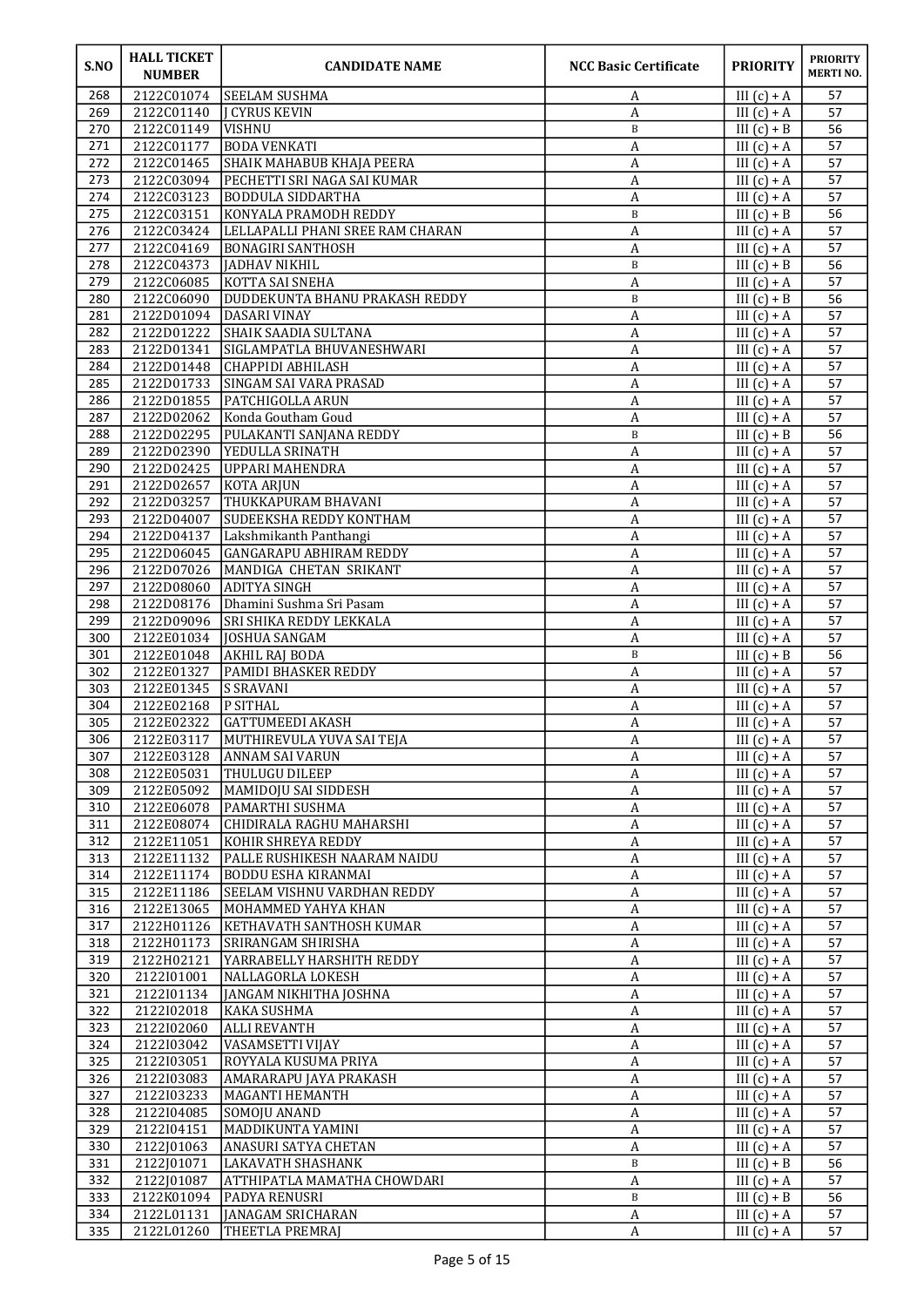| S.NO       | <b>HALL TICKET</b><br><b>NUMBER</b> | <b>CANDIDATE NAME</b>                              | <b>NCC Basic Certificate</b>         | <b>PRIORITY</b>                | <b>PRIORITY</b><br><b>MERTINO.</b> |
|------------|-------------------------------------|----------------------------------------------------|--------------------------------------|--------------------------------|------------------------------------|
| 336        | 2122L01380                          | MUNJAM SUDARSHAN                                   | A                                    | III $(c) + A$                  | 57                                 |
| 337        | 2122L01462                          | POTHUGANTI MAHANTH                                 | A                                    | III $(c) + A$                  | 57                                 |
| 338        | 2122L01568                          | DASARAPU NIHAL                                     | A                                    | $III(c) + A$                   | 57                                 |
| 339<br>340 | 2122M02006<br>2122N02010            | <b>ARPITHA B</b><br>CHITKULA GOURIKANTH            | A<br>A                               | III $(c) + A$<br>III $(c) + A$ | 57<br>57                           |
| 341        | 2122001006                          | <b>DEVASISH MANDAL</b>                             | A                                    | III $(c) + A$                  | 57                                 |
| 342        | 2122001007                          | PANNALA NEHA REDDY                                 | A                                    | III $(c) + A$                  | 57                                 |
| 343        | 2122Q02088                          | EMMADISHETTY NEELESHWAR RAO                        | А                                    | III $(c) + A$                  | 57                                 |
| 344        | 2122Q03161                          | MITTAPELLI SAIKRISHNA                              | A                                    | III $(c) + A$                  | 57                                 |
| 345        | 2122Q04068                          | <b>GUDIMELLA AKSHAY</b>                            | A                                    | III $(c) + A$                  | 57                                 |
| 346        | 2122Q05068                          | <b>DUSSA SUNIL</b>                                 | A                                    | III $(c) + A$                  | 57                                 |
| 347        | 2122Q05100                          | TUMMALA SAI PRANEETH                               | A                                    | III $(c) + A$                  | 57                                 |
| 348        | 2122R01037                          | MOOD NAGA RAJU                                     | A                                    | III $(c) + A$                  | 57                                 |
| 349        | 2122R02073                          | KADUDULA NITHIN                                    | A                                    | III $(c) + A$                  | 57                                 |
| 350        | 2122S01225<br>2122S02281            | <b>ABHISHEKK</b><br><b>SURAGOUNI PRATHEEK GOUD</b> | A<br>$\, {\bf B}$                    | III $(c) + A$<br>$III(c) + B$  | 57<br>56                           |
| 351<br>352 | 2122T01196                          | <b>KOTHAPALLI DHANUSH</b>                          | $\boldsymbol{A}$                     | $III(c) + A$                   | 57                                 |
| 353        | 2122T01237                          | Banoth vijay                                       | A                                    | III $(c) + A$                  | 57                                 |
| 354        | 2122T01341                          | POTRU LAHARI                                       | A                                    | III $(c) + A$                  | 57                                 |
| 355        | 2122T01378                          | ТАРРІТА ЈОАВ                                       | A                                    | III $(c) + A$                  | 57                                 |
| 356        | 2122T02247                          | SAMATAM GOWRI NAGA AMRUTHA                         | $\, {\bf B}$                         | III $(c) + B$                  | $\overline{56}$                    |
| 357        | 2122U01019                          | PUNNANA THAVITI NAIDU                              | B                                    | III $(c) + B$                  | 56                                 |
| 358        | 2122U01476                          | N A K S S Rakesh                                   | A                                    | III $(c) + A$                  | 57                                 |
| 359        | 2122U01781                          | Bhuvan Nalitham                                    | А                                    | III $(c) + A$                  | 57                                 |
| 360        | 2122U01815                          | JOSHUA JOHN VICTOR MANDA                           | A                                    | III $(c) + A$                  | 57                                 |
| 361<br>362 | 2122U02449<br>2122V01106            | Neelam Divya Gangotri<br>H NEHA                    | A<br>$\boldsymbol{A}$                | III $(c) + A$<br>III $(c) + A$ | 57<br>57                           |
| 363        | 2122V01244                          | <b>BYPA ABHISHEK</b>                               | $\boldsymbol{A}$                     | $III(c) + A$                   | 57                                 |
| 364        | 2122V01695                          | <b>BANDI SUCHARITHA</b>                            | A                                    | III $(c) + A$                  | 57                                 |
| 365        | 2122W03079                          | KROTHAGORLA SAI VENKATA SAHITHI                    | B                                    | III $(c) + B$                  | 56                                 |
| 366        | 2123A01086                          | M SRISANDHYA CHAITANYA                             | A                                    | III $(c) + A$                  | 57                                 |
| 367        | 2123A01095                          | YAKKALA SIVA SAI SREE                              | A                                    | III $(c) + A$                  | 57                                 |
| 368        | 2123A01123                          | KARUMANCHI MELCHI ZEDEK                            | A                                    | III $(c) + A$                  | 57                                 |
| 369        | 2123A01147                          | <b>BADA SAI CHARAN</b>                             | A                                    | $III(c) + A$                   | 57                                 |
| 370        | 2123A01191                          | <b>GANDHAMALLA KALYANI</b>                         | A                                    | III $(c) + A$                  | 57                                 |
| 371<br>372 | 2123A01433<br>2123A01434            | MEGHANA CHANDRIKA N<br>MOHAMMED REHAN UDDIN        | A<br>$\, {\bf B}$                    | III $(c) + A$<br>III $(c) + B$ | 57<br>56                           |
| 373        | 2123A01454                          | <b>ABHISHEK SHARMA</b>                             | A                                    | III $(c) + A$                  | 57                                 |
| 374        |                                     | 2123A01567 S SURAJ JATIN                           | $\,$ A                               | III $(c) + A$                  | 57                                 |
| 375        | 2123A01587                          | <b>TANNIRU ABHISHEK</b>                            | B                                    | III $(c) + B$                  | 56                                 |
| 376        | 2123A01623                          | JANGAM GRACE                                       | A                                    | III $(c) + A$                  | 57                                 |
| 377        | 2123A01940                          | <b>D CELESTY BLISS RUFUS</b>                       | $\boldsymbol{A}$                     | III $(c) + A$                  | 57                                 |
| 378        | 2123A02036                          | V VISHNU PREETHI                                   | $\boldsymbol{\mathsf{A}}$            | III $(c) + A$                  | 57                                 |
| 379        | 2123A02167                          | <b>A PRABHATH REDDY</b>                            | $\, {\bf B}$                         | III $(c) + B$                  | 56                                 |
| 380        | 2123A02169                          | SANKALA SAI RUTHVIZ                                | $\boldsymbol{A}$                     | III $(c) + A$                  | 57                                 |
| 381<br>382 | 2123A02219<br>2123A02733            | A RISHIKESH<br><b>DUNDE SRIMAN VIVEK VARMA</b>     | A<br>B                               | III $(c) + A$<br>III $(c) + B$ | 57<br>56                           |
| 383        | 2123A02756                          | PRATAPAGIRI SAI YASHASVI                           | A                                    | III $(c) + A$                  | 57                                 |
| 384        | 2123A02764                          | VAKARNATI HARSHAVARDHAN                            | $\boldsymbol{A}$                     | $III(c) + A$                   | 57                                 |
| 385        | 2123A02783                          | <b>DIVYA TUMMALA</b>                               | A                                    | III $(c) + A$                  | 57                                 |
| 386        | 2123A02804                          | <b>BANDARI SAI KRISHNA</b>                         | A                                    | III $(c) + A$                  | 57                                 |
| 387        | 2123A02877                          | <b>ROHITH PATANGEY</b>                             | A                                    | III $(c) + A$                  | 57                                 |
| 388        | 2123A03036                          | P SIDDHARTH KRISHNA                                | A                                    | III $(c) + A$                  | 57                                 |
| 389        | 2123A03041                          | KETHAN CHANDAR REDDY TIMMASAMUDRAM                 | A                                    | III $(c) + A$                  | 57                                 |
| 390        | 2123A03084                          | SYED AKBAR ALI                                     | A                                    | III $(c) + A$                  | 57                                 |
| 391<br>392 | 2123A03152<br>2123A03195            | KONDURU RISHITHA<br>KOTLA SAI CHARAN               | A<br>A                               | III $(c) + A$<br>III $(c) + A$ | 57<br>57                           |
| 393        | 2123A03201                          | JALAKAM CHANDRA HARSHA                             | B                                    | III $(c) + B$                  | 56                                 |
| 394        | 2123A03269                          | SATISH KUMAR VARMA                                 | $\boldsymbol{A}$                     | III $(c) + A$                  | 57                                 |
| 395        | 2123A03288                          | MADAPA AVINASH                                     | A                                    | III $(c) + A$                  | 57                                 |
| 396        | 2123A03332                          | <b>GV ANJALI</b>                                   | A                                    | III $(c) + A$                  | 57                                 |
| 397        | 2123A03470                          | <b>SYED ABDUL ALEEM</b>                            | A                                    | III $(c) + A$                  | 57                                 |
| 398        | 2123A03587                          | SUPRADEEP KRISNA JAWAJI                            | A                                    | III $(c) + A$                  | 57                                 |
| 399        | 2123A03648                          | CHINTHALAPATI VENKATA SIVA SESHA SAI               | A                                    | III $(c) + A$                  | 57                                 |
| 400        | 2123A03690                          | MASSETTY SURAJ                                     | $\boldsymbol{A}$                     | III $(c) + A$                  | 57                                 |
| 401<br>402 | 2123A03882<br>2123A03906            | GUNDU RAMA KRISHNA<br>KAILA RAAJIV KIRITI REDDY    | $\boldsymbol{A}$<br>A+RDC DELHI 2018 | III $(c) + A$<br>II $(b) + A$  | 57<br>21                           |
| 403        | 2123A03978                          | GOUTHAMI T                                         | A                                    | III $(c) + A$                  | 57                                 |
|            |                                     |                                                    |                                      |                                |                                    |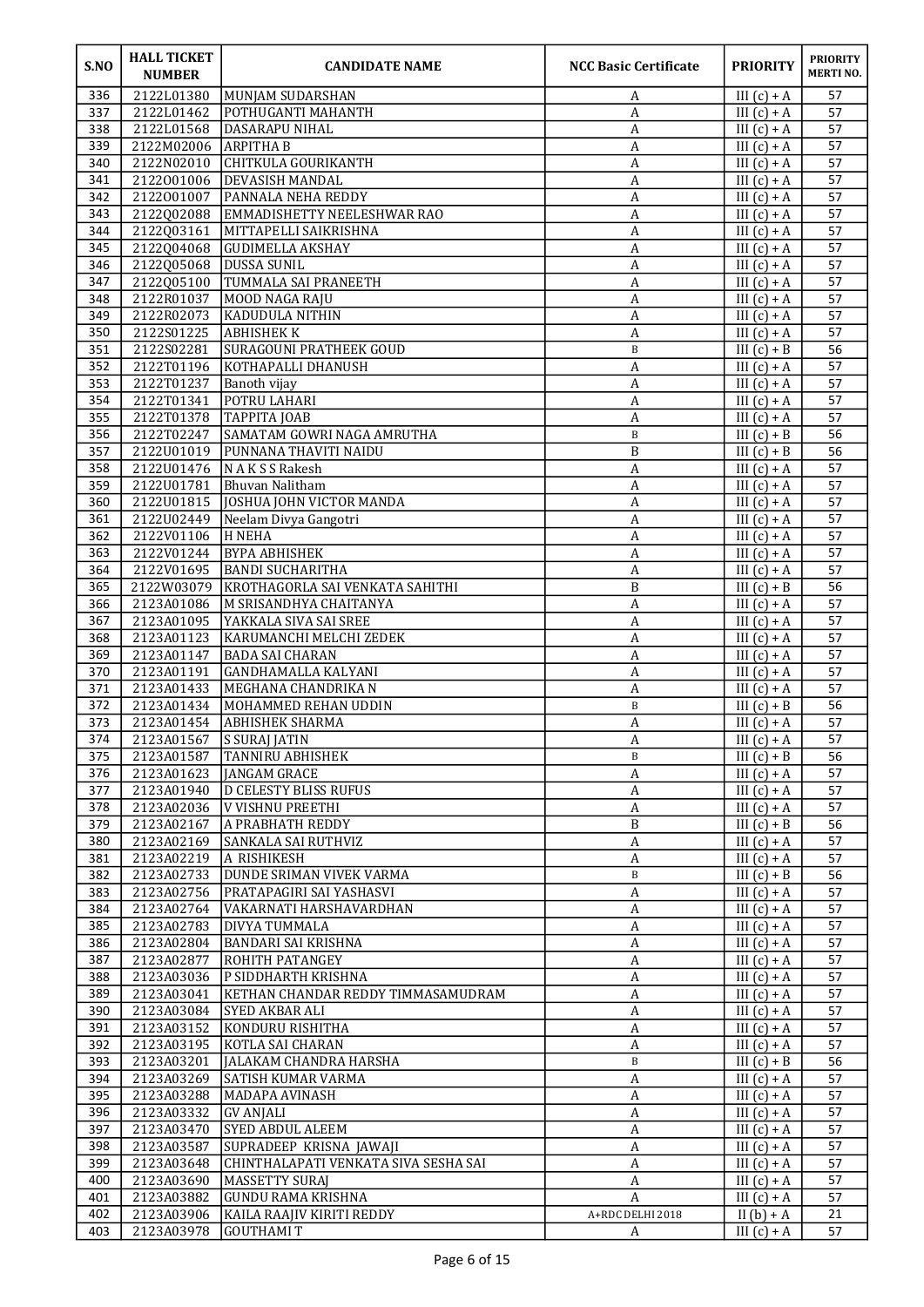| S.NO       | <b>HALL TICKET</b><br><b>NUMBER</b> | <b>CANDIDATE NAME</b>                          | <b>NCC Basic Certificate</b> | <b>PRIORITY</b>                | <b>PRIORITY</b><br><b>MERTINO.</b> |
|------------|-------------------------------------|------------------------------------------------|------------------------------|--------------------------------|------------------------------------|
| 404        | 2123A04010                          | IYEDIDA VINDHYA                                | A                            | III $(c) + A$                  | 57                                 |
| 405        | 2123A04034                          | <b>KOLANI ANUP REDDY</b>                       | A                            | III $(c) + A$                  | 57                                 |
| 406        | 2123B01010                          | SAI SIDDHARTH APPAM                            | A                            | III $(c) + A$                  | 57                                 |
| 407<br>408 | 2123B01020<br>2123B01094            | <b>S VIVEK</b><br>MAHANTESH ANDANAPPA BAJANTRI | A<br>A                       | III $(c) + A$<br>III $(c) + A$ | 57<br>57                           |
| 409        | 2123B01103                          | <b>R VAISHNAVI</b>                             | $\, {\bf B}$                 | III $(c) + B$                  | 56                                 |
| 410        | 2123B01179                          | PHANINDAR                                      | A                            | III $(c) + A$                  | 57                                 |
| 411        | 2123B01222                          | <b>SHAIK JAVEED PASHA</b>                      | А                            | III $(c) + A$                  | 57                                 |
| 412        | 2123B02131                          | GANGULA SREEJA                                 | A                            | III $(c) + A$                  | 57                                 |
| 413        | 2123B02189                          | MANGI JAYARAJ                                  | A                            | III $(c) + A$                  | 57                                 |
| 414        | 2123B03013                          | KAMANI SHASHIKANTH                             | A                            | III $(c) + A$                  | 57                                 |
| 415        | 2123B03256                          | <b>RUSHYUKTHA DEPA</b>                         | A                            | III $(c) + A$                  | 57                                 |
| 416<br>417 | 2123B03299<br>2123B03333            | TURUPU AUROBIND VENKAT<br>GOLLA SINDHU         | A                            | III $(c) + A$<br>III $(c) + A$ | 57<br>57                           |
| 418        | 2123B03336                          | <b>B KEERTHIPRIYA</b>                          | A<br>A                       | III $(c) + A$                  | 57                                 |
| 419        | 2123B03558                          | PONNURU MOHITH                                 | A                            | III $(c) + A$                  | 57                                 |
| 420        | 2123B03560                          | <b>AMANDLA THRISHIKA REDDY</b>                 | $\boldsymbol{A}$             | $III(c) + A$                   | 57                                 |
| 421        | 2123B04096                          | VENKATA SAI SIDDHARTHA MANGAMURI               | A                            | III $(c) + A$                  | 57                                 |
| 422        | 2123B06125                          | KALLEPALLI SAI SUBRAMANYAM                     | A                            | III $(c) + A$                  | 57                                 |
| 423        | 2123B07002                          | NAYINI BHAVITHA                                | A                            | III $(c) + A$                  | 57                                 |
| 424        | 2123B07104                          | PAMUDURTHI HARI VARMA                          | A                            | III $(c) + A$                  | 57                                 |
| 425<br>426 | 2123C01065<br>2123C01268            | GOSANIPALLY VIGNESH<br>MATAM SURYA TEJA        | $\boldsymbol{A}$             | III $(c) + A$<br>III $(c) + A$ | 57<br>57                           |
| 427        | 2123C01286                          | RANGONI SHIVANI                                | A<br>А                       | $III(c) + A$                   | 57                                 |
| 428        | 2123C01288                          | DANDUGULA SRITHAN                              | A                            | III $(c) + A$                  | 57                                 |
| 429        | 2123C02039                          | <b>GANDLA SWATHI</b>                           | A                            | III $(c) + A$                  | 57                                 |
| 430        | 2123C02272                          | <b>DEGALA PRASANNAKUMAR</b>                    | $\boldsymbol{A}$             | III $(c) + A$                  | 57                                 |
| 431        | 2123C03199                          | CHANNAMSETTI DAKSHAYANI                        | $\boldsymbol{A}$             | III $(c) + A$                  | 57                                 |
| 432        | 2123D01174                          | <b>DHARAVATH RAHUL</b>                         | A                            | III $(c) + A$                  | 57                                 |
| 433        | 2123D01192                          | GARDHASU VINAY KUMAR                           | А                            | III $(c) + A$                  | 57                                 |
| 434        | 2123D01245<br>2123D01307            | MOODAVATH BHANU PRAKASH                        | A                            | III $(c) + A$                  | 57                                 |
| 435<br>436 | 2123D01855                          | MUDAVATH PAVAN KUMAR<br>V CHATURYA             | A<br>A                       | III $(c) + A$<br>III $(c) + A$ | 57<br>57                           |
| 437        | 2123D02032                          | THARUN TEJA JAVVAJI                            | A                            | III $(c) + A$                  | 57                                 |
| 438        | 2123D02069                          | <b>GAMPALA MANIDEEP</b>                        | A                            | III $(c) + A$                  | 57                                 |
| 439        | 2123D02154                          | <b>ANVESH YADAV D</b>                          | А                            | III $(c) + A$                  | 57                                 |
| 440        | 2123D02308                          | <b>G</b> SNEHA                                 | A                            | III $(c) + A$                  | 57                                 |
| 441        | 2123D02950                          | <b>VADDERAJU TARUN</b>                         | A                            | III $(c) + A$                  | 57                                 |
| 442        |                                     | 2123D03119 AKSHITH KUMAR M                     | $\boldsymbol{A}$             | III $(c) + A$                  | 57                                 |
| 443<br>444 | 2123D03182<br>2123D04081            | <b>G SURYA</b><br>POCHAMPELLY YESHWANTH REDDY  | B<br>A                       | III $(c) + B$<br>III $(c) + A$ | 56<br>57                           |
| 445        | 2123D04191                          | <b>G DHRUVAVEER</b>                            | $\boldsymbol{A}$             | III $(c) + A$                  | 57                                 |
| 446        | 2123D04247                          | Ampalla Harshavardhan Reddy                    | A                            | III $(c) + A$                  | 57                                 |
| 447        | 2123D06008                          | MIR ASIM ALI                                   | $\boldsymbol{A}$             | III $(c) + A$                  | 57                                 |
| 448        | 2123D06073                          | <b>SYED MUSTAFA HUSSAIN</b>                    | $\boldsymbol{A}$             | III $(c) + A$                  | 57                                 |
| 449        | 2123D06211                          | NB ARJUN                                       | A                            | III $(c) + A$                  | 57                                 |
| 450        | 2123D09010                          | KUCHURU ANUDEEP REDDY                          | A                            | $III(c) + A$                   | 57                                 |
| 451        | 2123D09058                          | YALLANKI BHANU TEJ                             | A                            | III $(c) + A$                  | 57                                 |
| 452<br>453 | 2123D09151<br>2123E01044            | M Lokeshwar Reddy<br><b>BADUGU JESSY</b>       | $\boldsymbol{A}$<br>A        | III $(c) + A$<br>III $(c) + A$ | 57<br>57                           |
| 454        | 2123E01161                          | AADITYA PYARAM                                 | A                            | III $(c) + A$                  | 57                                 |
| 455        | 2123E01264                          | MAKKALA LAXMAN SAI PRAKASH                     | B                            | III $(c) + B$                  | 56                                 |
| 456        | 2123E01285                          | MOHAMMED NAJEEB AHMED                          | A                            | III $(c) + A$                  | 57                                 |
| 457        | 2123E01313                          | MOHAMMED ZAKWAN                                | $\boldsymbol{A}$             | III $(c) + A$                  | 57                                 |
| 458        | 2123E02039                          | KEERTHANA MUDIRAJ                              | A                            | III $(c) + A$                  | 57                                 |
| 459        | 2123E02094                          | <b>GALI BALA ANTHONY SHREYA</b>                | A                            | III $(c) + A$                  | 57                                 |
| 460        | 2123E02255                          | MD Saleem                                      | A                            | III $(c) + A$                  | 57                                 |
| 461<br>462 | 2123E02276<br>2123E02305            | SAGARLA PRIYANKA<br> GUNDA REVANTH             | A<br>$\boldsymbol{A}$        | III $(c) + A$<br>III $(c) + A$ | 57<br>57                           |
| 463        | 2123E02407                          | UPPALA JAHNAVI                                 | $\boldsymbol{A}$             | III $(c) + A$                  | 57                                 |
| 464        | 2123E02433                          | GANDHAM VASANTHI                               | $\boldsymbol{A}$             | III $(c) + A$                  | 57                                 |
| 465        | 2123E03135                          | N JESU WESLY                                   | B                            | III $(c) + B$                  | 56                                 |
| 466        | 2123E04189                          | BOMBOJI ROHAN                                  | A                            | III $(c) + A$                  | 57                                 |
| 467        | 2123E08046                          | R DHANUSH                                      | A                            | III $(c) + A$                  | 57                                 |
| 468        | 2123E08151                          | CHALLAGOLLA HARSHITHA                          | A                            | III $(c) + A$                  | 57                                 |
| 469<br>470 | 2123E08232<br>2123E09069            | <b>VOGGU CHANDRASHEKAR</b><br>GUNAGNYA VIGNESH | $\boldsymbol{A}$             | III $(c) + A$<br>III $(c) + A$ | 57<br>57                           |
| 471        | 2123E10031                          | <b>GADDE SREE VIDHYA REDDY</b>                 | A<br>A                       | III $(c) + A$                  | 57                                 |
|            |                                     |                                                |                              |                                |                                    |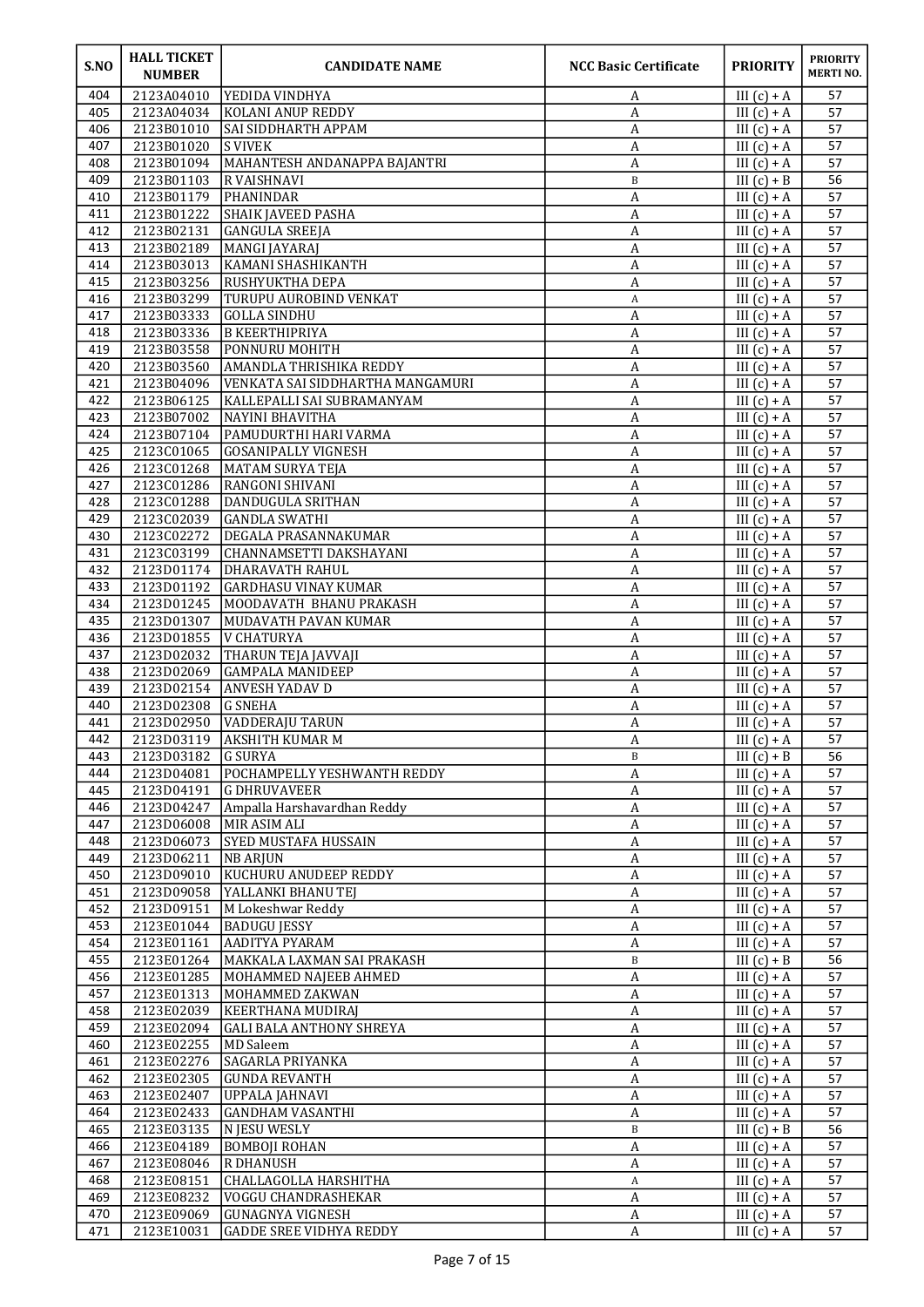| S.NO       | <b>HALL TICKET</b><br><b>NUMBER</b> | <b>CANDIDATE NAME</b>                          | <b>NCC Basic Certificate</b>         | <b>PRIORITY</b>                | <b>PRIORITY</b><br><b>MERTINO.</b> |
|------------|-------------------------------------|------------------------------------------------|--------------------------------------|--------------------------------|------------------------------------|
| 472        | 2123E10078                          | GADIRAJU JANAKI RITHVIK VARMA                  | A                                    | III $(c) + A$                  | 57                                 |
| 473        | 2123E10153                          | Pradyot Madhyahnapu                            | A                                    | III $(c) + A$                  | 57                                 |
| 474        | 2123E11075                          | <b>SHAIK TEHESEEN MEHEK</b>                    | B                                    | $III(c) + B$                   | 56                                 |
| 475<br>476 | 2123F01037<br>2123F01049            | KALMOORI ABHINAY                               | B                                    | $III(c) + B$<br>III $(c) + A$  | 56<br>57                           |
| 477        | 2123F01087                          | RAM CHARAN KASOJU<br>PALADI SAI CHARAN         | A<br>A                               | $III(c) + A$                   | 57                                 |
| 478        | 2123F01295                          | <b>BANDLA KARTHIK</b>                          | A                                    | III $(c) + A$                  | 57                                 |
| 479        | 2123F01438                          | SHIVA SAI RAM J                                | A                                    | III $(c) + A$                  | 57                                 |
| 480        | 2123G01068                          | KONDA MANI KUMAR                               | A                                    | $III(c) + A$                   | 57                                 |
| 481        | 2123H01069                          | MAMIDI GOVINDA RAM                             | A                                    | III $(c) + A$                  | 57                                 |
| 482        | 2123102054                          | SIKHA REVANTH                                  | A                                    | $III(c) + A$                   | 57                                 |
| 483        | 2123102058                          | MALOTH SIDDHU NAIK                             | $\boldsymbol{A}$                     | $III(c) + A$                   | 57                                 |
| 484        | 2123102109                          | <b>KADARI BHUVANESH</b>                        | А                                    | III $(c) + A$                  | 57                                 |
| 485        | 2123102132                          | DHARAVATH NIKHIL                               | A                                    | III $(c) + A$                  | 57                                 |
| 486        | 2123102136                          | CHOWDAVARAPU SAI VENNELA                       | A                                    | III $(c) + A$                  | 57                                 |
| 487        | 2123102206                          | <b>NIVAS KALAPALA</b>                          | A                                    | III $(c) + A$                  | $\overline{57}$                    |
| 488        | 2123103086                          | CHINNAMSETTI RAMAKRISHNA                       | A                                    | $III(c) + A$                   | 57                                 |
| 489        | 2123103190                          | THATIPAMULA SAI NITHIN                         | A                                    | $III(c) + A$                   | 57                                 |
| 490<br>491 | 2123104097<br>2123104154            | <b>NAVILE HARIKA</b><br><b>GOLLA HIMA TEJA</b> | A<br>A                               | III $(c) + A$<br>III $(c) + A$ | 57<br>57                           |
| 492        | 2123104186                          | MADDHINENI SHASHIKUMAR                         | $\boldsymbol{A}$                     | III $(c) + A$                  | 57                                 |
| 493        | 2123J01077                          | RATNALA SAI GANESH                             | $\boldsymbol{A}$                     | III $(c) + A$                  | 57                                 |
| 494        | 2123K01005                          | <b>ANKIREDDY RIKHITHA</b>                      | $\boldsymbol{A}$                     | III $(c) + A$                  | 57                                 |
| 495        | 2123L01039                          | K ASHRITHA HARI                                | A                                    | III $(c) + A$                  | 57                                 |
| 496        | 2123L01329                          | <b>SHENIGARAPU HARSHITH</b>                    | A                                    | $III(c) + A$                   | 57                                 |
| 497        | 2123L01431                          | VOJJALA BANUDEEP                               | A                                    | $III(c) + A$                   | 57                                 |
| 498        | 2123L01581                          | JANAGAM CHANDU                                 | A                                    | III $(c) + A$                  | 57                                 |
| 499        | 2123L01598                          | <b>SIRIPURAM PRASHANTH</b>                     | A                                    | III $(c) + A$                  | $\overline{57}$                    |
| 500        | 2123L01610                          | DONGARI SRI KASHYAP                            | A                                    | III $(c) + A$                  | 57                                 |
| 501        | 2123L04003                          | GANGULA SUSMITHA REDDY                         | A                                    | III $(c) + A$                  | 57                                 |
| 502        | 2123L06024                          | ANJANA RAJAN                                   | A                                    | III $(c) + A$                  | 57                                 |
| 503        | 2123L08048                          | KOTHA SAI THRISHIKA REDDY                      | $\boldsymbol{A}$                     | III $(c) + A$                  | 57                                 |
| 504        | 2123M01134                          | NIKHIL REDDY G                                 | A                                    | $III(c) + A$                   | 57                                 |
| 505<br>506 | 2123N01016<br>2123N01140            | <b>SATHPADI SONY</b><br>DOMA VINAY KUMAR REDDY | $\boldsymbol{A}$<br>$\boldsymbol{A}$ | $III(c) + A$<br>III $(c) + A$  | 57<br>57                           |
| 507        | 2123N01169                          | SIDDHARTH NAIK BARMAVAT                        | A                                    | III $(c) + A$                  | 57                                 |
| 508        | 2123P01006                          | <b>PANGEWAR PRAJWAL</b>                        | A                                    | III $(c) + A$                  | 57                                 |
| 509        | 2123P01007                          | <b>GAJULA VENNELA</b>                          | A                                    | III $(c) + A$                  | 57                                 |
| 510        |                                     | 2123P01011  BOBBILI SAHASRA                    | $\overline{\mathbf{A}}$              | III $(c) + A$                  | 57                                 |
| 511        | 2123P01026                          | MOHAMMED SIMAR BASHATS                         | B                                    | III $(c) + B$                  | 56                                 |
| 512        | 2123P02068                          | <b>DASARI VIGNESH</b>                          | B                                    | III $(c) + B$                  | 56                                 |
| 513        | 2123Q01043                          | MOHAMMAD TAFAZUL ARFA                          | A                                    | III $(c) + A$                  | 57                                 |
| 514        | 2123Q01113                          | KOKISSA ALANKRUTHA                             | A                                    | III $(c) + A$                  | 57                                 |
| 515        | 2123Q02096                          | <b>GADE LOKESH</b>                             | $\boldsymbol{\mathsf{A}}$            | III $(c) + A$                  | 57                                 |
| 516        | 2123Q02182                          | MANDALA VARSHITH SAI                           | $\boldsymbol{\rm{A}}$                | III $(c) + A$                  | 57                                 |
| 517        | 2123Q02183                          | SRI KRISHNA KOUSHIK THATIPAMULA                | A                                    | III $(c) + A$                  | 57                                 |
| 518        | 2123Q03078                          | NEELA SAHITHI                                  | A                                    | III $(c) + A$                  | 57                                 |
| 519        | 2123Q03150                          | RAVIKANTI KUSHAL                               | $\boldsymbol{A}$                     | III $(c) + A$                  | 57                                 |
| 520<br>521 | 2123Q03203<br>2123003252            | LAVANGA DEVI<br>KANUGULA VIJAY                 | $\boldsymbol{\mathsf{A}}$<br>A       | III $(c) + A$<br>III $(c) + A$ | 57<br>57                           |
| 522        | 2123Q04144                          | <b>GUNDU KALANVITHA</b>                        | A                                    | $III(c) + A$                   | 57                                 |
| 523        | 2123Q05087                          | <b>GADDAM AASHRITH REDDY</b>                   | A                                    | III $(c) + A$                  | 57                                 |
| 524        | 2123R01103                          | KONDRA SIDDHARTHA                              | A                                    | III $(c) + A$                  | 57                                 |
| 525        | 2123S01092                          | KAMASAMUDRAM MEGHASYAM                         | $\, {\bf B}$                         | III $(c) + B$                  | 56                                 |
| 526        | 2123S01107                          | <b>BHANU PRASAD K</b>                          | $\overline{A}$                       | III $(c) + A$                  | 57                                 |
| 527        | 2123T02034                          | Bitra Sathwik                                  | $\boldsymbol{\rm{A}}$                | III $(c) + A$                  | 57                                 |
| 528        | 2123T04213                          | Maddukuri Siva Ram Prasad                      | A                                    | III $(c) + A$                  | 57                                 |
| 529        | 2123U02010                          | GUMMA VASANTH VARHALA                          | A                                    | III $(c) + A$                  | 57                                 |
| 530        | 2123V01211                          | KAKARLA MEGHASYAM                              | B                                    | III $(c) + B$                  | 56                                 |
| 531        | 2123V01277                          | G V SAI SISINDRA REDDY                         | $\boldsymbol{\mathsf{A}}$            | III $(c) + A$                  | 57                                 |
| 532        | 2123V01931                          | PAMULURI VENKATA GEETHIKA REDDY                | $\overline{\mathbf{B}}$              | III $(c) + B$                  | 56                                 |
| 533        | 2123W02099                          | KANAKAM BHUVANA TEJA                           | A                                    | III $(c) + A$                  | 57                                 |
| 534<br>535 | 2124A01046                          | JADALA VANDANA                                 | A                                    | III $(c) + A$<br>III $(c) + A$ | 57<br>57                           |
| 536        | 2124A01102<br>2124A01111            | TURPATI ROHITH KUMAR<br>K JAHNAVI              | A<br>A                               | III $(c) + A$                  | 57                                 |
| 537        | 2124A01265                          | G CHAITANYA VISHNU KANTH REDDY                 | A                                    | III $(c) + A$                  | 57                                 |
| 538        | 2124A01275                          | VISLAVATH VINOD                                | A                                    | III $(c) + A$                  | 57                                 |
| 539        | 2124A01303                          | MALOTH ANIL KUMAR                              | A                                    | III $(c) + A$                  | 57                                 |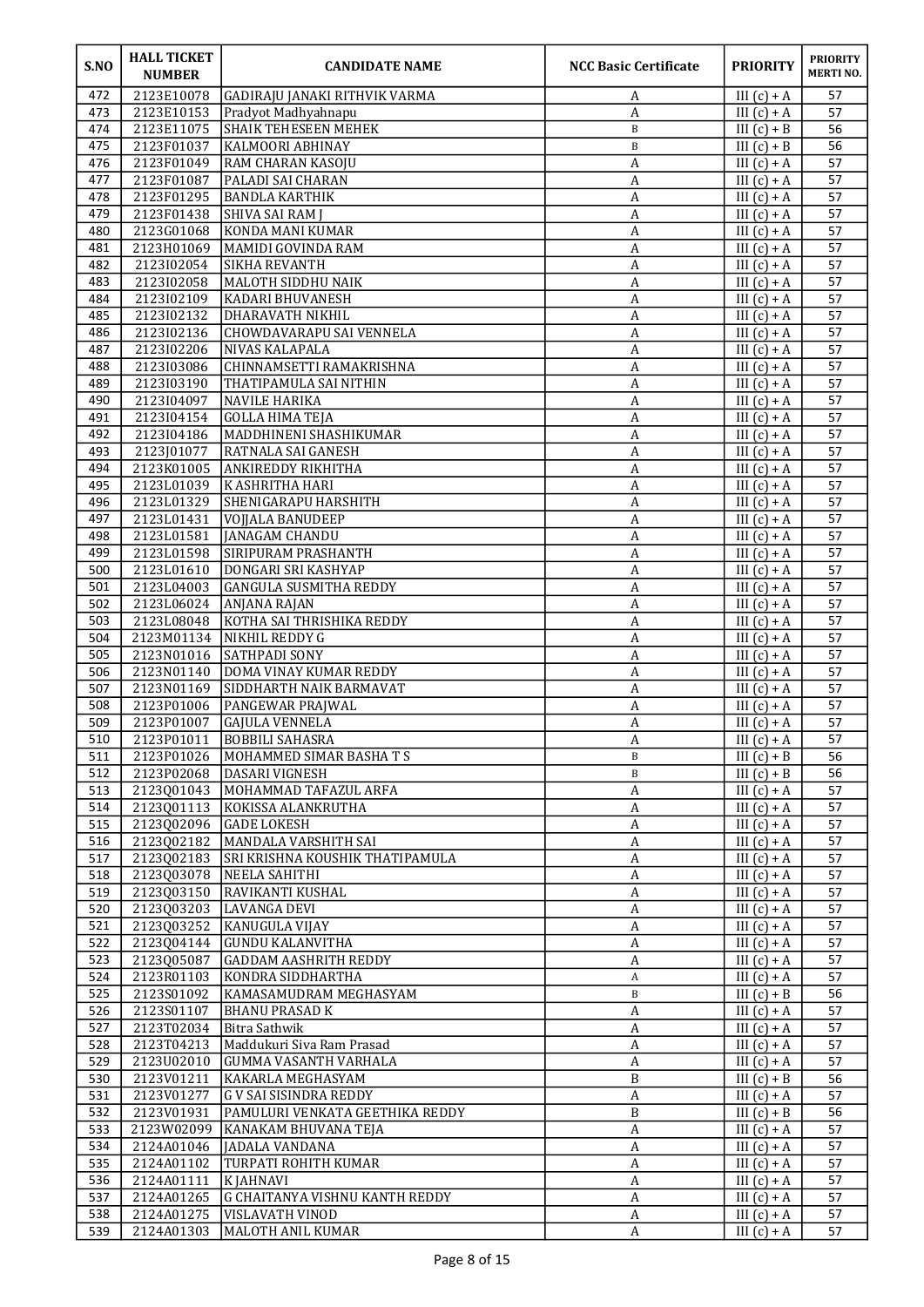| S.NO       | <b>HALL TICKET</b><br><b>NUMBER</b> | <b>CANDIDATE NAME</b>                                            | <b>NCC Basic Certificate</b>                 | <b>PRIORITY</b>                | <b>PRIORITY</b><br><b>MERTINO.</b> |
|------------|-------------------------------------|------------------------------------------------------------------|----------------------------------------------|--------------------------------|------------------------------------|
| 540        | 2124A01419                          | <b>INENAVATH VISHAL</b>                                          | A                                            | III $(c) + A$                  | 57                                 |
| 541        | 2124A01452                          | MOULUKAPURI PALLAVI                                              | A                                            | III $(c) + A$                  | 57                                 |
| 542        | 2124A01509                          | KANUGULA SRIJA                                                   | A                                            | III $(c) + A$                  | 57                                 |
| 543        | 2124A01524                          | PURAM DEVI SREE MANISHA                                          | A                                            | III $(c) + A$                  | 57                                 |
| 544<br>545 | 2124A01543<br>2124A01548            | <b>RAGULA SHASHANK</b><br>MIDITURI RAJ KUMAR                     | A<br>A                                       | III $(c) + A$<br>III $(c) + A$ | 57<br>57                           |
| 546        | 2124A01563                          | <b>SHUBANKAR SAI K</b>                                           | A                                            | III $(c) + A$                  | 57                                 |
| 547        | 2124A01574                          | G KARTHIK                                                        | А                                            | III $(c) + A$                  | 57                                 |
| 548        | 2124A01716                          | <b>GOLLAPALLY ROHITH KUMAR</b>                                   | A                                            | III $(c) + A$                  | 57                                 |
| 549        | 2124A01763                          | <b>SATHISH KUMAR A</b>                                           | A                                            | III $(c) + A$                  | 57                                 |
| 550        | 2124A01847                          | <b>SANDA KEERTHANA</b>                                           | $\boldsymbol{A}$                             | III $(c) + A$                  | 57                                 |
| 551        | 2124A01872                          | MADHUGANI MANOJ KUMAR YADAV                                      | A                                            | III $(c) + A$                  | 57                                 |
| 552        | 2124A01885                          | MUDAVATH SRIKANTH                                                | A                                            | III $(c) + A$                  | 57                                 |
| 553        | 2124A01958                          | JONNALAGADDA SHANMUKHA                                           | A                                            | III $(c) + A$                  | 57                                 |
| 554        | 2124A02041                          | GUGULOTHU AJITH                                                  | A                                            | III $(c) + A$                  | 57                                 |
| 555        | 2124A02043                          | <b>G CHANDRA VENU GOPAL REDDY</b><br><b>PEDDAPALLY SAI RIDHI</b> | A                                            | III $(c) + A$                  | 57                                 |
| 556<br>557 | 2124A02114<br>2124A02151            | DHUSARI NITHISHA                                                 | $\boldsymbol{A}$<br>A                        | $III(c) + A$<br>III $(c) + A$  | 57<br>57                           |
| 558        | 2124A02263                          | KANUGULA SRIYASH                                                 | A                                            | III $(c) + A$                  | 57                                 |
| 559        | 2124A02335                          | <b>ABDUL MUQEET</b>                                              | A                                            | III $(c) + A$                  | 57                                 |
| 560        | 2124A02427                          | <b>DHORAPELLY MAHESH</b>                                         | A                                            | III $(c) + A$                  | 57                                 |
| 561        | 2124A02743                          | <b>BANDELA RAKSHITHA</b>                                         | $\boldsymbol{A}$                             | III $(c) + A$                  | 57                                 |
| 562        | 2124A02812                          | <b>FAWAD MOHD ZAHEER</b>                                         | A                                            | III $(c) + A$                  | 57                                 |
| 563        | 2124A02940                          | KONGALA RONAN                                                    | B                                            | $III(c) + B$                   | 56                                 |
| 564        | 2124A02947                          | JONNALAGADDA PHANISHWAR                                          | А                                            | III $(c) + A$                  | 57                                 |
| 565        | 2124A03016                          | ARIPAKA MANOJ                                                    | A                                            | III $(c) + A$                  | 57                                 |
| 566        | 2124A03360                          | <b>B SRINIDHI REDDY</b>                                          | $\, {\bf B}$                                 | III $(c) + B$                  | 56                                 |
| 567<br>568 | 2124A03453<br>2124A03533            | <b>PERABATHINI SIDHU</b><br><b>B KARTHIK SAI</b>                 | $\boldsymbol{A}$<br>A                        | III $(c) + A$<br>III $(c) + A$ | 57<br>57                           |
| 569        | 2124A03545                          | AYYAGARI ANNAPURNA NAGA MAHESREE                                 | А                                            | III $(c) + A$                  | 57                                 |
| 570        | 2124A03664                          | <b>SHAIK SHEEFA</b>                                              | A                                            | III $(c) + A$                  | 57                                 |
| 571        | 2124A03720                          | <b>DAMA DINESH</b>                                               | $\boldsymbol{A}$                             | III $(c) + A$                  | 57                                 |
| 572        | 2124A03742                          | GOPALA TEJASWI                                                   | A                                            | III $(c) + A$                  | 57                                 |
| 573        | 2124A03755                          | MADHUNALA NAVYA SHREE                                            | A                                            | III $(c) + A$                  | 57                                 |
| 574        | 2124A03807                          | Guttula Manu Vikas                                               | A                                            | III $(c) + A$                  | 57                                 |
| 575        | 2124A03855                          | PANCHAREDDY ASHRITHA                                             | А                                            | III $(c) + A$                  | 57                                 |
| 576<br>577 | 2124A03899<br>2124A03969            | <b>PYUKTHA</b><br><b>BANDARI SOUMYA</b>                          | A<br>A                                       | III $(c) + A$<br>III $(c) + A$ | 57<br>57                           |
| 578        |                                     | 2124A04042 CH HARSHAVARDHAN                                      | $\boldsymbol{\mathsf{A}}$                    | III $(c) + A$                  | 57                                 |
| 579        | 2124A04092                          | D SHASHANK                                                       | A                                            | III $(c) + A$                  | 57                                 |
| 580        | 2124A04121                          | KANAKATI CHANDU                                                  | A                                            | $III(c) + A$                   | 57                                 |
| 581        | 2124A04152                          | VELADANDA SAI SHIVA SANKEERTH                                    | $\boldsymbol{A}$                             | III $(c) + A$                  | 57                                 |
| 582        | 2124B01176                          | <b>BOLLA KALYANI</b>                                             | $\boldsymbol{A}$                             | III $(c) + A$                  | 57                                 |
| 583        | 2124B02206                          | <b>BONU SRAVANTHI</b>                                            | A                                            | III $(c) + A$                  | 57                                 |
| 584        | 2124B03025                          | NUNE SINDHU                                                      | $\boldsymbol{A}$                             | III $(c) + A$                  | 57                                 |
| 585        | 2124B03081                          | MERGOJU LAXMINARAYANA                                            | A                                            | III $(c) + A$                  | 57                                 |
| 586        | 2124B03128                          | KOLA LATHA                                                       | A                                            | III $(c) + A$                  | 57                                 |
| 587        | 2124B03297<br>2124B03456            | NEELAM ROHITH<br>SHANIGARAPU VAISHNAVI                           | A<br>$\, {\bf B}$                            | III $(c) + A$<br>III $(c) + B$ | 57<br>$\overline{56}$              |
| 588<br>589 | 2124B04011                          | <b>BADAVATH VAMSHI</b>                                           | B                                            | III $(c) + B$                  | 56                                 |
| 590        | 2124B05082                          | <b>S PRANEETH KUMAR</b>                                          | A                                            | III $(c) + A$                  | 57                                 |
| 591        | 2124B06155                          | Katham Vignan                                                    | B                                            | III $(c) + B$                  | 56                                 |
| 592        | 2124B07133                          | S HRUTHIKA                                                       | A                                            | III $(c) + A$                  | 57                                 |
| 593        | 2124B08030                          | K DAKSHITH                                                       | $\boldsymbol{A}$                             | III $(c) + A$                  | 57                                 |
| 594        | 2124B08111                          | ANKAM SAI GOWTAM                                                 | A                                            | III $(c) + A$                  | 57                                 |
| 595        | 2124C01123                          | MALOTH GANESH                                                    | A                                            | III $(c) + A$                  | 57                                 |
| 596        | 2124C01489                          | <b>AMIRISHETTY DEEPIKA</b>                                       | B                                            | III $(c) + B$                  | 56                                 |
| 597        | 2124C04086                          | CHINTADA HAREESH                                                 | A                                            | III $(c) + A$                  | 57                                 |
| 598<br>599 | 2124C04352<br>2124C04443            | JAJA KETHAN<br>SABAVATH GANGADHAR                                | $\overline{A}$<br>A+AITSC-2017 PARTICIPATION | III $(c) + A$<br>II $(d) + A$  | 57<br>33                           |
| 600        | 2124C06017                          | ATMAKURI HARINI                                                  | A                                            | III $\overline{(c)+A}$         | 57                                 |
| 601        | 2124C06061                          | MERUGU VARUN                                                     | A                                            | III $(c) + A$                  | 57                                 |
| 602        | 2124C06075                          | SUSMITA GHOSH                                                    | A                                            | III $(c) + A$                  | 57                                 |
| 603        | 2124C07185                          | <b>CIRIPURAM AKSHAY</b>                                          | A                                            | III $(c) + A$                  | 57                                 |
| 604        | 2124D01028                          | P HARISH                                                         | $\boldsymbol{A}$                             | III $(c) + A$                  | 57                                 |
| 605        | 2124D01105                          | <b>DAIDA SRAVAN KUMAR</b>                                        | A                                            | III $(c) + A$                  | 57                                 |
| 606        | 2124D01160                          | <b>SALEKULA ESHWAR YADAV</b>                                     | A                                            | III $(c) + A$                  | 57                                 |
| 607        | 2124D01291                          | VADTHYA SHIVAKUMAR                                               | A                                            | III $(c) + A$                  | 57                                 |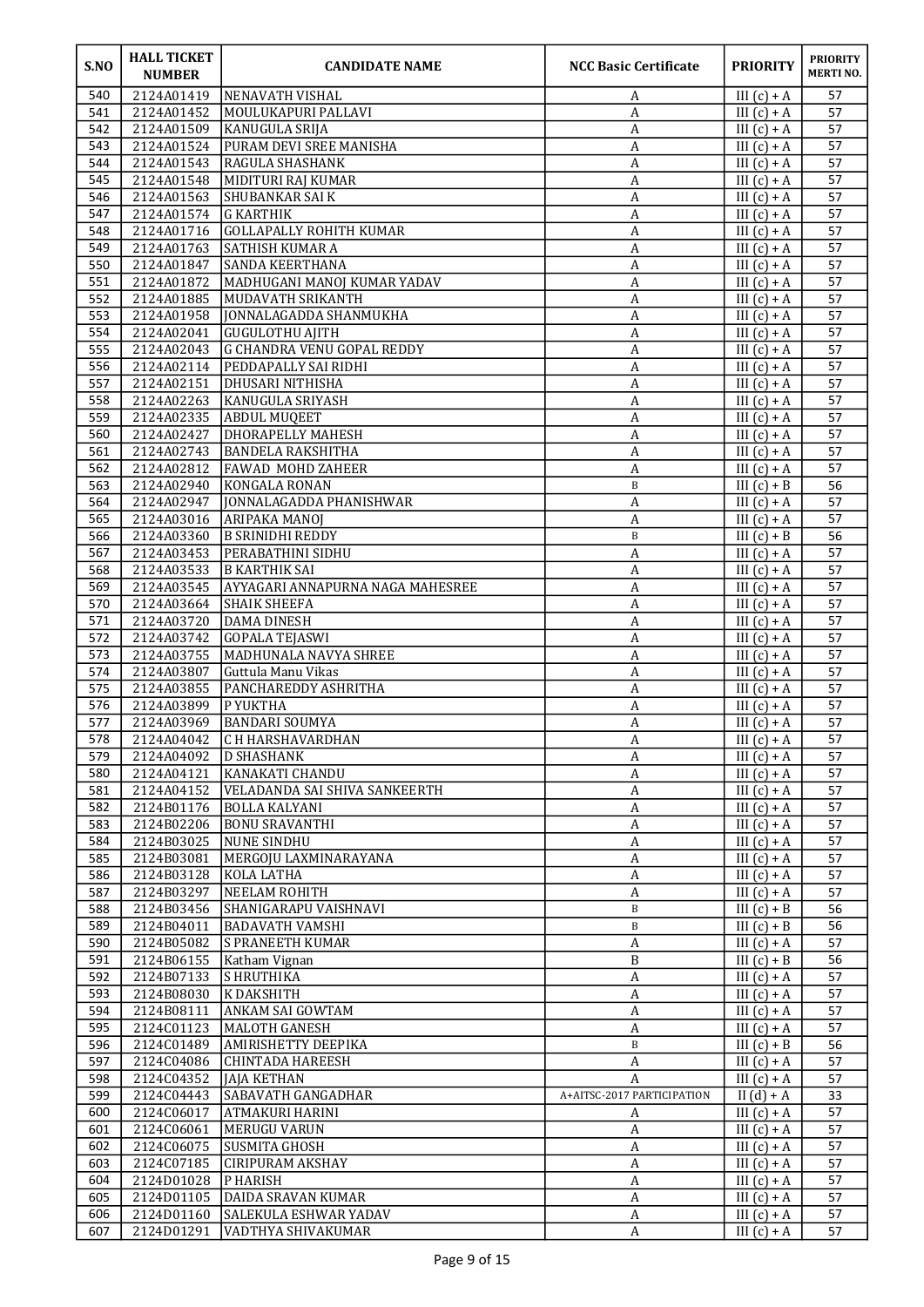| S.NO       | <b>HALL TICKET</b><br><b>NUMBER</b> | <b>CANDIDATE NAME</b>                              | <b>NCC Basic Certificate</b> | <b>PRIORITY</b>                | <b>PRIORITY</b><br><b>MERTINO.</b> |
|------------|-------------------------------------|----------------------------------------------------|------------------------------|--------------------------------|------------------------------------|
| 608        | 2124D01503                          | SABAVATH RAHUL                                     | A                            | III $(c) + A$                  | 57                                 |
| 609        | 2124D01589                          | H AAKASH VIDYARTHI                                 | B                            | III $(c) + B$                  | 56                                 |
| 610        | 2124D01655                          | <b>SOMA VENKAT THANAYA</b>                         | A                            | III $(c) + A$                  | 57                                 |
| 611<br>612 | 2124D01756<br>2124D02098            | CHINTHAPALLY REVANTH<br><b>PERAPOGU STEVEN RAJ</b> | A<br>A                       | III $(c) + A$<br>III $(c) + A$ | 57<br>57                           |
| 613        | 2124D02129                          | MALIGA JANATH KUMAR                                | A                            | III $(c) + A$                  | 57                                 |
| 614        | 2124D02642                          | K BEULAH JOYCE                                     | A                            | III $(c) + A$                  | 57                                 |
| 615        | 2124D02779                          | <b>SALEKULA GNANESHWAR YADAV</b>                   | A                            | III $(c) + A$                  | 57                                 |
| 616        | 2124D03195                          | k vaishnavi priya                                  | A                            | III $(c) + A$                  | 57                                 |
| 617        | 2124D03363                          | B Praneeth                                         | A                            | III $(c) + A$                  | 57                                 |
| 618        | 2124D03823                          | PANJA SHIVA SAI KRISHNA                            | A                            | III $(c) + A$                  | 57                                 |
| 619<br>620 | 2124D04009<br>2124D04230            | VOGETI ABHINAV KUMAR<br>SAI PRABATH MIDDE          | B                            | III $(c) + B$<br>III $(c) + A$ | 56<br>57                           |
| 621        | 2124D05060                          | ANGOTHU PAVAN                                      | A<br>A                       | III $(c) + A$                  | 57                                 |
| 622        | 2124D08127                          | <b>VASKULA GANESH</b>                              | A                            | III $(c) + A$                  | 57                                 |
| 623        | 2124D08177                          | KAMPALLY KAVYASRI                                  | A                            | III $(c) + A$                  | 57                                 |
| 624        | 2124D09150                          | D Ajay raj                                         | A                            | III $(c) + A$                  | 57                                 |
| 625        | 2124D09175                          | NEERUDI SHANMUKHA SIDDANTH                         | A                            | III $(c) + A$                  | 57                                 |
| 626        | 2124E01235                          | CHERLA SRISAI KRISHNA                              | A                            | III $(c) + A$                  | 57                                 |
| 627<br>628 | 2124E02017                          | POWER VINDHYA<br><b>PAMULA ABINASH</b>             | A                            | III $(c) + A$                  | 57<br>57                           |
| 629        | 2124E02298<br>2124E02418            | <b>BOBBELLAPATI VIJITH</b>                         | A<br>A                       | III $(c) + A$<br>III $(c) + A$ | 57                                 |
| 630        | 2124E03016                          | MALA BAL RAI                                       | A                            | III $(c) + A$                  | 57                                 |
| 631        | 2124E03044                          | <b>BONKURU PRASHANTH</b>                           | A                            | III $(c) + A$                  | 57                                 |
| 632        | 2124E03050                          | <b>VENKATRAM SUSHEEL RAJ</b>                       | A                            | III $(c) + A$                  | 57                                 |
| 633        | 2124E03130                          | Begari Omprakash                                   | A                            | III $(c) + A$                  | 57                                 |
| 634        | 2124E05081                          | SOMA GOWRI SRUTHI                                  | A                            | III $(c) + A$                  | 57                                 |
| 635        | 2124E05132                          | MOHAMMED UMAIR AHMED                               | A                            | III $(c) + A$                  | 57                                 |
| 636<br>637 | 2124E06042<br>2124E06062            | KOVAI PREETHAM KUMAR<br><b>G VISHAL</b>            | A<br>A                       | III $(c) + A$<br>III $(c) + A$ | 57<br>57                           |
| 638        | 2124E06091                          | YASMEEN                                            | A                            | III $(c) + A$                  | 57                                 |
| 639        | 2124E06149                          | <b>K</b> ROJA                                      | A                            | III $(c) + A$                  | 57                                 |
| 640        | 2124E07001                          | KETHA ANKITH KUMAR                                 | A                            | III $(c) + A$                  | $\overline{57}$                    |
| 641        | 2124E07069                          | ISUPURAM KARTHIK                                   | A                            | III $(c) + A$                  | 57                                 |
| 642        | 2124E07184                          | <b>SYED RAIYAAN AHMED HASHMI</b>                   | A                            | III $(c) + A$                  | 57                                 |
| 643        | 2124E08144                          | VARANASI SAI SAMEETH                               | A                            | III $(c) + A$                  | 57                                 |
| 644<br>645 | 2124E08178<br>2124E08207            | MOHAMMED MAAZUDDIN<br>CHERUKURI SRIJA              | A<br>A                       | III $(c) + A$<br>III $(c) + A$ | 57<br>57                           |
| 646        |                                     | 2124E09019 ROHITH PATEL                            | $\boldsymbol{A}$             | III $(c) + A$                  | 57                                 |
| 647        | 2124E09119                          | <b>ATRAGADA KIRANADITYA</b>                        | A                            | III $(c) + A$                  | 57                                 |
| 648        | 2124E09129                          | KONDAPALLI PADMA SREE                              | A                            | III $(c) + A$                  | 57                                 |
| 649        | 2124E11069                          | SAMBASHIVUNI NITHIN                                | A                            | III $(c) + A$                  | 57                                 |
| 650        | 2124E11142                          | ALLURI NITHIN SAI                                  | $\boldsymbol{A}$             | III $(c) + A$                  | 57                                 |
| 651        | 2124E11159                          | NALABOLU MOUNIKA                                   | $\boldsymbol{A}$             | III $(c) + A$                  | 57                                 |
| 652<br>653 | 2124E12091<br>2124F01026            | NACHAKA JAYASURYA<br>KATRAVATH RAHUL               | $\boldsymbol{A}$<br>A        | III $(c) + A$<br>III $(c) + A$ | 57<br>57                           |
| 654        | 2124G01130                          | NAGARA AKHIL                                       | A                            | III $(c) + A$                  | 57                                 |
| 655        | 2124H01088                          | DHARAVATH ISHWARYA                                 | A                            | III $(c) + A$                  | 57                                 |
| 656        | 2124H03017                          | JINKALA RAJESH                                     | $\mathbf{A}$                 | III $(c) + A$                  | 57                                 |
| 657        | 2124I01048                          | <b>BANOTH SIDDU</b>                                | $\boldsymbol{A}$             | III $(c) + A$                  | 57                                 |
| 658        | 2124I01104                          | GOSU USHA RANI                                     | B                            | III $(c) + B$                  | 56                                 |
| 659        | 2124I01126                          | ANUGOJU ADITYA PRASAD                              | A                            | III $(c) + A$                  | 57                                 |
| 660<br>661 | 2124I04024<br>2124I04055            | MALOTH BHARATH<br>THANGELLA BHARADWAJ              | A<br>A                       | III $(c) + A$<br>III $(c) + A$ | 57<br>57                           |
| 662        | 2124I05173                          | KOMMU VEERENDAR                                    | $\, {\bf B}$                 | III $\overline{(c)+B}$         | 56                                 |
| 663        | 2124I06070                          | vundamodugula renu sree                            | A                            | III $(c) + A$                  | 57                                 |
| 664        | 2124J01030                          | VASAM SINDHU                                       | $\, {\bf B}$                 | III $(c) + B$                  | 56                                 |
| 665        | 2124L01383                          | NAGULA HARSHINI                                    | A                            | III $(c) + A$                  | 57                                 |
| 666        | 2124L02124                          | NAGULA HARINI                                      | A                            | III $(c) + A$                  | 57                                 |
| 667        | 2124L03070                          | GODHALA SAMPATH                                    | $\boldsymbol{A}$             | III $(c) + A$                  | 57                                 |
| 668<br>669 | 2124L08019<br>2124M01014            | GATLA NAVYA<br><b>SATWIKA K</b>                    | A<br>A                       | III $(c) + A$<br>III $(c) + A$ | 57<br>57                           |
| 670        | 2124M01068                          | <b>G SRAVAN KUMAR</b>                              | A                            | III $(c) + A$                  | 57                                 |
| 671        | 2124N01146                          | ANUMULA SAHINI                                     | A                            | III $(c) + A$                  | 57                                 |
| 672        | 2124N02043                          | MANNE SAI SREE SHARAN                              | A                            | III $(c) + A$                  | 57                                 |
| 673        | 2124P01078                          | BANAVATH KRISHNAKANTH                              | $\, {\bf B}$                 | III $(c) + B$                  | 56                                 |
| 674        | 2124Q03056                          | M KAVERI                                           | $\, {\bf B}$                 | III $(c) + B$                  | 56                                 |
| 675        | 2124Q04096                          | <b>PADI SAI SHARAVAN</b>                           | A                            | III $(c) + A$                  | 57                                 |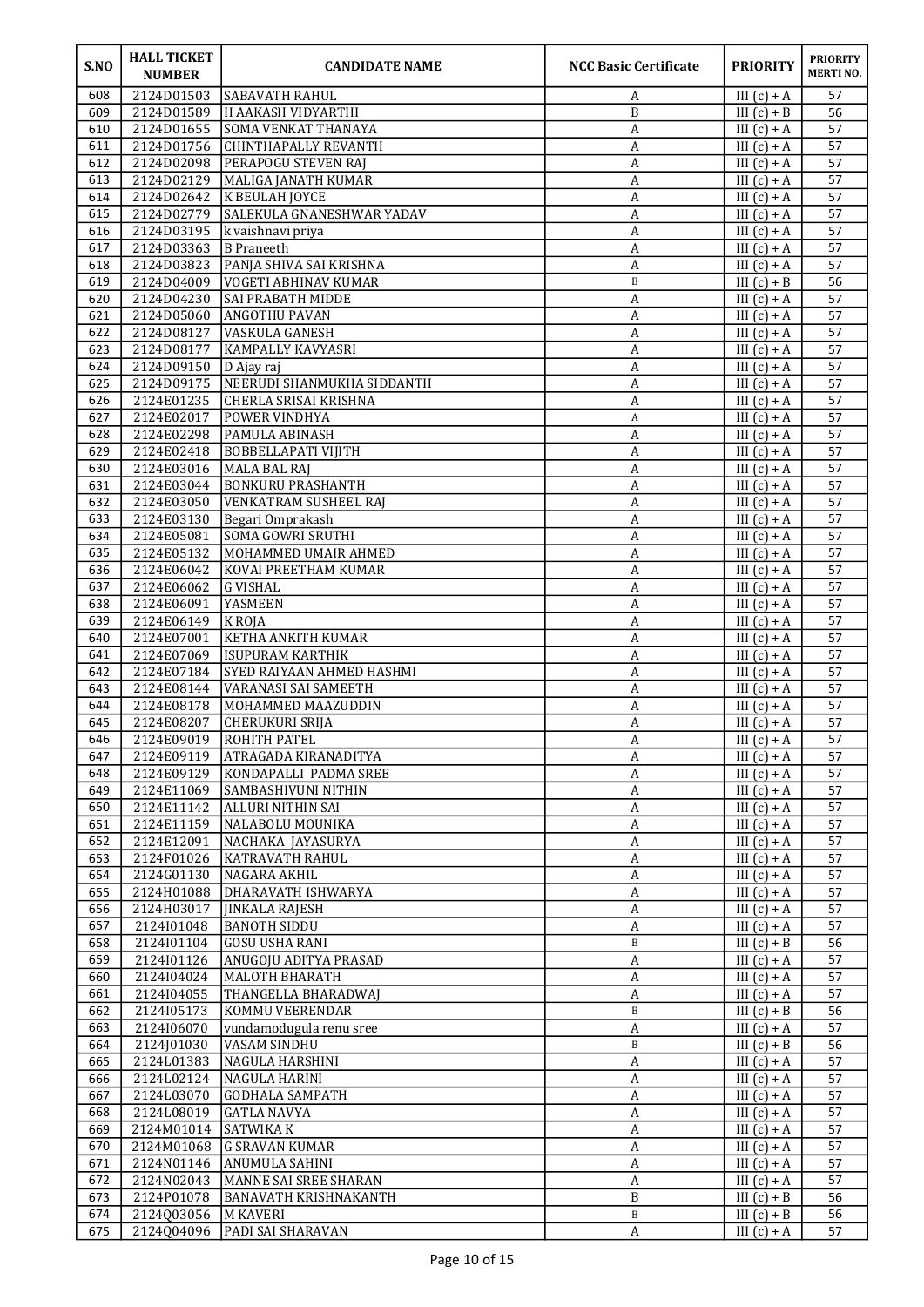| S.NO       | <b>HALL TICKET</b><br><b>NUMBER</b> | <b>CANDIDATE NAME</b>                                        | <b>NCC Basic Certificate</b>   | <b>PRIORITY</b>                | <b>PRIORITY</b><br><b>MERTINO.</b> |
|------------|-------------------------------------|--------------------------------------------------------------|--------------------------------|--------------------------------|------------------------------------|
| 676        | 2124Q04221                          | <b>JIINUKA VINAY KUMAR</b>                                   | A                              | III $(c) + A$                  | 57                                 |
| 677        | 2124S01073                          | P A S JASWANTH                                               | A                              | III $(c) + A$                  | 57                                 |
| 678        | 2124S02216                          | <b>REDDYVARI SAI SINDHU</b>                                  | А                              | III $(c) + A$                  | 57                                 |
| 679<br>680 | 2124S03047<br>2124T03044            | <b>DIGARINTI SREE VARSHINI</b><br>KONUGANTI GNANESHWAR REDDY | A<br>A                         | III $(c) + A$<br>III $(c) + A$ | 57<br>57                           |
| 681        | 2124T03069                          | RAVELLA LAKSHMI PHANI SRI                                    | A                              | $III(c) + A$                   | 57                                 |
| 682        | 2124U02495                          | <b>DODDI SURAJ</b>                                           | $\, {\bf B}$                   | III $(c) + B$                  | 56                                 |
| 683        | 2124V01301                          | CHINTAMANU MAHESH BABU                                       | A                              | III $(c) + A$                  | 57                                 |
| 684        | 2124V01373                          | <b>SHAIK MOHASIN</b>                                         | A                              | III $(c) + A$                  | 57                                 |
| 685        | 2124W01187                          | <b>CHENNUPATI VENKATA LAKSHMAN</b>                           | A                              | III $(c) + A$                  | 57                                 |
| 686        | 2124W02072                          | LAKAMSANI SRI DURGA KAVYA                                    | А                              | III $(c) + A$                  | 57                                 |
| 687        | 2124W02143                          | <b>CHENNUPATI VENKATA RAM</b>                                | $\boldsymbol{A}$               | III $(c) + A$                  | 57                                 |
| 688<br>689 | 2124W05037<br>2125A01010            | Sighakolli Sai Vasana<br>MEKA DEVI PRIYA                     | А                              | III $(c) + A$<br>III $(c) + A$ | 57<br>57                           |
| 690        | 2125A01195                          | <b>GANEBOINA VISHAL</b>                                      | A<br>A                         | III $(c) + A$                  | 57                                 |
| 691        | 2125A01291                          | <b>MMYTHRI</b>                                               | A                              | III $(c) + A$                  | $\overline{57}$                    |
| 692        | 2125A01296                          | K VAMSI KRISHNA                                              | $\, {\bf B}$                   | III $(c) + B$                  | 56                                 |
| 693        | 2125A01328                          | <b>MEKALA RISHI CHETAN</b>                                   | A                              | III $(c) + A$                  | 57                                 |
| 694        | 2125A01386                          | MOHD RAMZAN SHAREEF                                          | A                              | III $(c) + A$                  | 57                                 |
| 695        | 2125A01514                          | GELLALA ABHISHEK KEERTHI                                     | A                              | III $(c) + A$                  | 57                                 |
| 696        | 2125A01574                          | NAMRATHA PRASUNA CH                                          | A                              | III $(c) + A$                  | 57                                 |
| 697<br>698 | 2125A01602<br>2125A01675            | P SOWMYA<br>MOHAMMED AFHAAM ISMAIL                           | B<br>A                         | III $(c) + B$<br>III $(c) + A$ | 56<br>57                           |
| 699        | 2125A01739                          | MOHAMMED ABDUL SUBHAN                                        | A                              | III $(c) + A$                  | 57                                 |
| 700        | 2125A01798                          | PILLI ESHWAR                                                 | A                              | III $(c) + A$                  | 57                                 |
| 701        | 2125A01938                          | MAHASAMUDRA GOVARDHAN                                        | A                              | III $(c) + A$                  | 57                                 |
| 702        | 2125A02007                          | MUTHIREVULA GITANJANI                                        | A                              | III $(c) + A$                  | 57                                 |
| 703        | 2125A02023                          | <b>GV PRATHAM YADAV</b>                                      | A                              | III $(c) + A$                  | 57                                 |
| 704        | 2125A02109                          | BATHINA THANISH KRISHNA                                      | A                              | III $(c) + A$                  | 57                                 |
| 705        | 2125A02160                          | POTHUMUDI GOMIKA                                             | A                              | III $(c) + A$                  | 57                                 |
| 706<br>707 | 2125A02227<br>2125A02297            | <b>BHEEMANPALLY ADHYAINI</b><br>IVATURI DIVYA SAI SWAPNA     | A<br>$\boldsymbol{A}$          | III $(c) + A$<br>III $(c) + A$ | 57<br>57                           |
| 708        | 2125A02327                          | MYATHARI SAMSON                                              | $\boldsymbol{A}$               | III $(c) + A$                  | 57                                 |
| 709        | 2125A02341                          | MOHAMMED ARBAAZ ALI                                          | $\boldsymbol{A}$               | $III(c) + A$                   | 57                                 |
| 710        | 2125A02371                          | <b>ADDEPALLI BINDHU PRIYA</b>                                | $\boldsymbol{A}$               | III $(c) + A$                  | 57                                 |
| 711        | 2125A02421                          | <b>VANAPARTHY BHAVESH</b>                                    | A                              | III $(c) + A$                  | 57                                 |
| 712        | 2125A02441                          | NAIDU ABHI RAMA SATYA SAI                                    | A                              | III $(c) + A$                  | 57                                 |
| 713        | 2125A02457                          | MYADA NIHARIKA                                               | A                              | III $(c) + A$                  | 57                                 |
| 714<br>715 | 2125A02547 L LAHARI<br>2125A02638   | <b>AVULA RAHUL</b>                                           | $\boldsymbol{\mathsf{A}}$<br>A | III $(c) + A$<br>III $(c) + A$ | 57<br>57                           |
| 716        | 2125A02651                          | PRS SATHVIK                                                  | A                              | $III(c) + A$                   | 57                                 |
| 717        | 2125A02764                          | KURELLA MANIDEEP                                             | No relevant certificate        | <b>NIL</b>                     | 0                                  |
| 718        | 2125A03012                          | YADLAPATI SINDHU PRIYA                                       | B                              | III $(c) + B$                  | 56                                 |
| 719        | 2125A03043                          | KADIRE NANDA KISHORE REDDI                                   | $\boldsymbol{A}$               | III $(c) + A$                  | 57                                 |
| 720        | 2125A03055                          | CHEEMALA MUDI VINITHA                                        | $\overline{\mathbf{A}}$        | III $(c) + A$                  | 57                                 |
| 721        | 2125A03161                          | SOMAVARAPU H C V B JAGADEEPDATTA                             | A                              | III $(c) + A$                  | 57                                 |
| 722        | 2125A03197<br>2125A03287            | GORANTI YAGNABHARATHI GUPTA<br>TALASILA ABHIRAM              | A<br>$\boldsymbol{A}$          | III $(c) + A$<br>III $(c) + A$ | 57                                 |
| 723<br>724 | 2125A03358                          | RAJNANDHNI                                                   | $\boldsymbol{\mathsf{A}}$      | III $(c) + A$                  | 57<br>57                           |
| 725        | 2125A03383                          | MOHD IBRAHIM ABDUL SAMI                                      | A                              | III $(c) + A$                  | 57                                 |
| 726        | 2125A03388                          | KANNURU SWATHI                                               | $\boldsymbol{A}$               | $III(c) + A$                   | 57                                 |
| 727        | 2125A03462                          | <b>GALI AKSHITH REDDY</b>                                    | B                              | III $(c) + B$                  | 56                                 |
| 728        | 2125A03502                          | THALLAPALLY VAISHNAVI                                        | A                              | III $(c) + A$                  | 57                                 |
| 729        | 2125A03669                          | KORAMONI AKSHITHA                                            | A                              | III $(c) + A$                  | 57                                 |
| 730        | 2125A03760                          | CHINTAKUNTLA SAI RAM REDDY                                   | $\overline{A}$                 | III $(c) + A$                  | 57                                 |
| 731<br>732 | 2125A03761<br>2125A03783            | AKELLA SAI SRUJANA<br>M HARI PRIYA                           | $\boldsymbol{A}$               | III $(c) + A$<br>III $(c) + A$ | 57<br>57                           |
| 733        | 2125A03849                          | <b>SYED ALI NAIMATH</b>                                      | A<br>A                         | III $(c) + A$                  | 57                                 |
| 734        | 2125A03868                          | NARSINA MALLIK                                               | A                              | III $(c) + A$                  | 57                                 |
| 735        | 2125A03968                          | JYOTHI PRIYANKA BEERAM                                       | $\boldsymbol{\mathsf{A}}$      | III $(c) + A$                  | 57                                 |
| 736        | 2125A04037                          | MANDAVA GANESH                                               | $\boldsymbol{A}$               | III $(c) + A$                  | 57                                 |
| 737        | 2125A04064                          | <b>IRAM TAJWAR</b>                                           | A                              | III $(c) + A$                  | 57                                 |
| 738        | 2125A04154                          | P AASRITHA                                                   | A                              | III $(c) + A$                  | 57                                 |
| 739<br>740 | 2125B01064                          | KOTHIEDGI VENKATESH                                          | A                              | III $(c) + A$                  | 57<br>57                           |
| 741        | 2125B01112<br>2125B01398            | CHANDAYA PETA ROJASHREE<br>DIGOJU ARAVIND                    | $\boldsymbol{A}$<br>A          | III $(c) + A$<br>III $(c) + A$ | 57                                 |
| 742        | 2125B02307                          | KOTA DEEPAK                                                  | $\boldsymbol{A}$               | III $(c) + A$                  | 57                                 |
| 743        | 2125B03190                          | DEVIREDDY VARDHAN REDDY                                      | A                              | III $(c) + A$                  | 57                                 |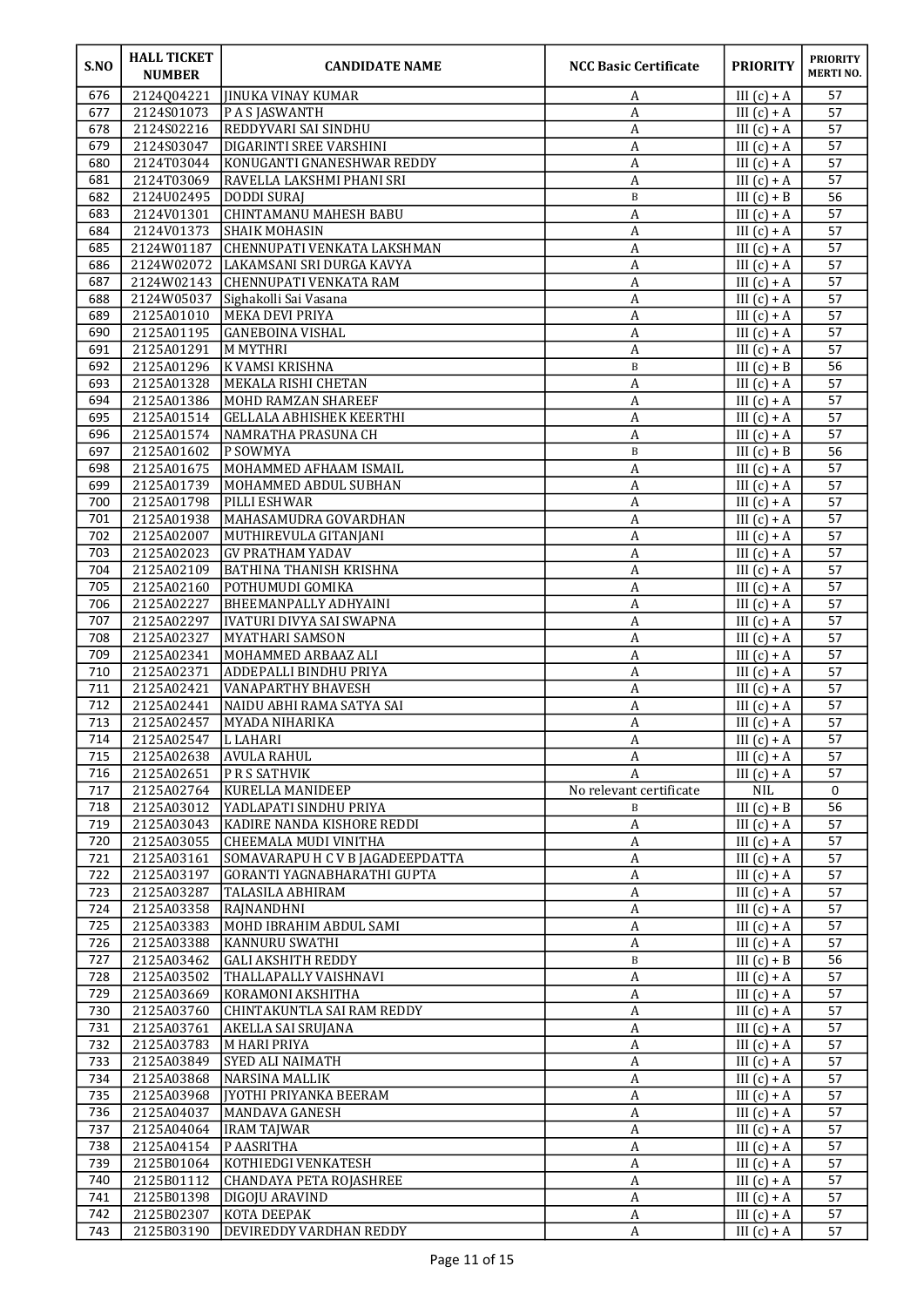| S.NO       | <b>HALL TICKET</b><br><b>NUMBER</b> | <b>CANDIDATE NAME</b>                                        | <b>NCC Basic Certificate</b> | <b>PRIORITY</b>                | <b>PRIORITY</b><br><b>MERTINO.</b> |
|------------|-------------------------------------|--------------------------------------------------------------|------------------------------|--------------------------------|------------------------------------|
| 744        | 2125B03313                          | SHAIK ABDUL SAMI                                             | A                            | III $(c) + A$                  | 57                                 |
| 745        | 2125B03318                          | MOHAMMAD ZUBAIR                                              | A                            | III $(c) + A$                  | 57                                 |
| 746        | 2125B03476                          | K Pranava Sai                                                | A                            | III $(c) + A$                  | 57                                 |
| 747<br>748 | 2125B03533<br>2125B04056            | <b>KAVALI PAVAN KUMAR</b><br>JATAVATH GANESH                 | A<br>A                       | III $(c) + A$<br>III $(c) + A$ | 57<br>57                           |
| 749        | 2125B04068                          | GUGULOTHU PREM KUMAR                                         | A                            | III $(c) + A$                  | 57                                 |
| 750        | 2125B04100                          | MANJUNATH ANDANAPPA BAJANTRI                                 | A                            | III $(c) + A$                  | 57                                 |
| 751        | 2125B05078                          | MALIHA SADIQ                                                 | А                            | III $(c) + A$                  | 57                                 |
| 752        | 2125B06061                          | MOLAGARAM PAVAN                                              | A                            | III $(c) + A$                  | 57                                 |
| 753        | 2125B06089                          | <b>CH MAHENDER</b>                                           | A                            | III $(c) + A$                  | 57                                 |
| 754        | 2125B06098                          | KOTLA PRANAY TEJA                                            | A                            | III $(c) + A$                  | 57                                 |
| 755        | 2125B07038                          | SHIVAMANI GANGARAPU                                          | A                            | III $(c) + A$                  | 57                                 |
| 756<br>757 | 2125B07131<br>2125B08059            | JAKKULA RISHITH<br>VARAKANTAM PRAGATHI                       | A                            | III $(c) + A$<br>III $(c) + A$ | 57<br>57                           |
| 758        | 2125B08092                          | ENJAMURI SATHWIK KUMAR                                       | A<br>$\boldsymbol{A}$        | III $(c) + A$                  | 57                                 |
| 759        | 2125B08160                          | MUTHYAM ARAVIND                                              | $\boldsymbol{A}$             | III $(c) + A$                  | 57                                 |
| 760        | 2125C01135                          | STAMBAMPALLY MOUNIKA                                         | $\boldsymbol{A}$             | $III(c) + A$                   | 57                                 |
| 761        | 2125C02165                          | <b>HALDHE SHYAM</b>                                          | B                            | III $(c) + \overline{B}$       | 56                                 |
| 762        | 2125C03161                          | GUBBALA TRIPURA TEJA SRI GOWRI                               | A                            | III $(c) + A$                  | 57                                 |
| 763        | 2125C03463                          | MUDAVATH MALLESH                                             | A                            | III $(c) + A$                  | 57                                 |
| 764        | 2125C04185                          | KURVA NAVANEETH KUMAR                                        | A                            | III $(c) + A$                  | 57                                 |
| 765<br>766 | 2125D01137<br>2125D01376            | MURUGANI KRISHNA SRINIVAS<br><b>PANDI DIVYA</b>              | $\boldsymbol{A}$             | III $(c) + A$                  | 57<br>57                           |
| 767        | 2125D01430                          | <b>RAMESH B</b>                                              | A<br>A                       | III $(c) + A$<br>III $(c) + A$ | 57                                 |
| 768        | 2125D01671                          | MUDAVATH MOHAN                                               | A                            | III $(c) + A$                  | 57                                 |
| 769        | 2125D02588                          | KOKA VINAY                                                   | A                            | III $(c) + A$                  | 57                                 |
| 770        | 2125D02661                          | <b>SANNILLA SHRAVANI</b>                                     | $\boldsymbol{A}$             | III $(c) + A$                  | 57                                 |
| 771        | 2125D03073                          | RAMADURGAM NAGENDRABABU                                      | $\boldsymbol{A}$             | III $(c) + A$                  | 57                                 |
| 772        | 2125D03693                          | <b>E PRASAD</b>                                              | A                            | III $(c) + A$                  | 57                                 |
| 773        | 2125D03775                          | <b>SHAIK NIZAMODDIN</b>                                      | А                            | III $(c) + A$                  | 57                                 |
| 774        | 2125D03847<br>2125D03882            | NENAVATH NETHAJI<br><b>HARSHITH GOUD BODIGE</b>              | A                            | III $(c) + A$                  | 57                                 |
| 775<br>776 | 2125D04295                          | NAGULA SAI SATHVIK                                           | $\boldsymbol{A}$<br>A        | III $(c) + A$<br>III $(c) + A$ | 57<br>57                           |
| 777        | 2125D06206                          | <b>BANDARI SRIDHAR</b>                                       | $\boldsymbol{A}$             | $III(c) + A$                   | 57                                 |
| 778        | 2125D07007                          | DARIGELA HIRANMAI RAO                                        | A                            | III $(c) + A$                  | 57                                 |
| 779        | 2125D07059                          | CHILUPURI NALIN PRABHATH                                     | А                            | III $(c) + A$                  | 57                                 |
| 780        | 2125D08054                          | DORNALA NEHA                                                 | A                            | III $(c) + A$                  | 57                                 |
| 781        | 2125D09030                          | SATHVIK SRINIVAS KULAKARNI                                   | A                            | III $(c) + A$                  | 57                                 |
| 782        | 2125E01221 S VAISHNAVI              |                                                              | $\boldsymbol{\mathsf{A}}$    | III $(c) + A$                  | 57                                 |
| 783<br>784 | 2125E02013<br>2125E02320            | <b>VISLAVATH GANESH</b><br>KODEPAKA ANVESH                   | A<br>A                       | III $(c) + A$<br>III $(c) + A$ | 57<br>57                           |
| 785        | 2125E03110                          | <b>KOTTE SOMESWAR REDDY</b>                                  | $\boldsymbol{A}$             | III $(c) + A$                  | 57                                 |
| 786        | 2125E07049                          | PAMBALLA SAI ROHIT                                           | $\boldsymbol{A}$             | III $(c) + A$                  | 57                                 |
| 787        | 2125E07068                          | MOHAMMED SALAH UDDIN                                         | $\boldsymbol{A}$             | III $(c) + A$                  | 57                                 |
| 788        | 2125E08255                          | MUNIMADUGULA SRAVYA                                          | $\, {\bf B}$                 | III $(c) + B$                  | 56                                 |
| 789        | 2125E10131                          | <b>SHYAM SAI KAMAL PURANAM</b>                               | A                            | III $(c) + A$                  | 57                                 |
| 790        | 2125E10159                          | M SRAVAN KUMAR                                               | A                            | III $(c) + A$                  | 57                                 |
| 791        | 2125E10223                          | <b>PASUPULETI ABHILASH</b>                                   | A                            | III $(c) + A$                  | 57                                 |
| 792<br>793 | 2125E11127<br>2125E11232            | BHUVANINDRA KIRAN REDDY MAIDAM<br><b>SEELAM ROHITH REDDY</b> | A<br>$\, {\bf B}$            | III $(c) + A$<br>III $(c) + B$ | 57<br>56                           |
| 794        | 2125E14094                          | MUTTALURI SRAVANTHI                                          | A                            | III $(c) + A$                  | 57                                 |
| 795        | 2125E14119                          | <b>E S S V ADITHYA</b>                                       | A                            | III $(c) + A$                  | 57                                 |
| 796        | 2125E14190                          | KADALI SURYA TEJA                                            | A                            | III $(c) + A$                  | 57                                 |
| 797        | 2125E14195                          | T NAVEEN KUMAR REDDY                                         | $\boldsymbol{A}$             | III $(c) + A$                  | 57                                 |
| 798        | 2125G01010                          | MUDUSU VIGNESH YADAV                                         | A                            | III $(c) + A$                  | 57                                 |
| 799        | 2125G01045                          | VOGOTI KOUSHIK KUMAR                                         | A                            | III $(c) + A$                  | 57                                 |
| 800        | 2125G01056                          | B vidhya sree                                                | A                            | III $(c) + A$                  | 57                                 |
| 801<br>802 | 2125G01059<br>2125G01092            | RAMAVATH SRINIVAS<br><b>GADDAM RISHI CHARAN</b>              | A<br>$\boldsymbol{A}$        | III $(c) + A$<br>III $(c) + A$ | 57<br>57                           |
| 803        | 2125G01144                          | GANGADHARI VAMSHI                                            | $\boldsymbol{A}$             | III $(c) + A$                  | 57                                 |
| 804        | 2125H01005                          | NAMA ARUN KUMAR                                              | A                            | III $(c) + A$                  | 57                                 |
| 805        | 2125H01017                          | KOTA ANITHA                                                  | A                            | III $(c) + A$                  | 57                                 |
| 806        | 2125H01103                          | VURIPAKKA BHARGAVI                                           | A                            | III $(c) + A$                  | 57                                 |
| 807        | 2125H02075                          | PERUMALLA MANASA                                             | A                            | III $(c) + A$                  | 57                                 |
| 808        | 2125104199                          | BHUKYA RAVINDER                                              | $\boldsymbol{A}$             | III $(c) + A$                  | 57                                 |
| 809<br>810 | 2125106092<br>2125L01114            | <b>BOBBILI CHANDRA PRAKASH</b><br>VODNALA PAVAN              | $\boldsymbol{A}$             | III $(c) + A$<br>$III(c) + A$  | 57<br>57                           |
| 811        | 2125L01157                          | <b>BODLA NISHANTH</b>                                        | A<br>A                       | III $(c) + A$                  | 57                                 |
|            |                                     |                                                              |                              |                                |                                    |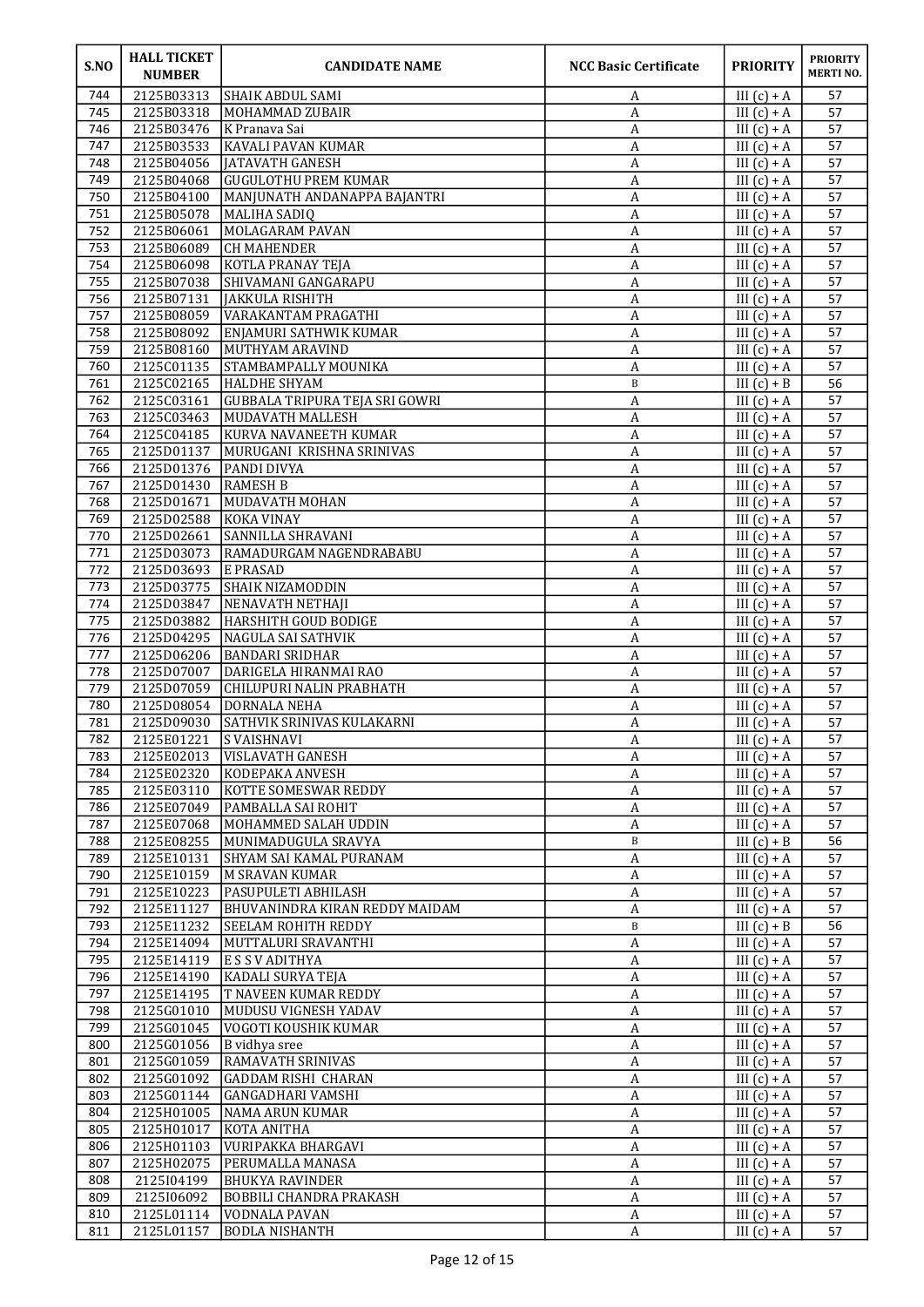| S.NO       | <b>HALL TICKET</b><br><b>NUMBER</b> | <b>CANDIDATE NAME</b>                              | <b>NCC Basic Certificate</b> | <b>PRIORITY</b>                | <b>PRIORITY</b><br><b>MERTINO.</b> |
|------------|-------------------------------------|----------------------------------------------------|------------------------------|--------------------------------|------------------------------------|
| 812        | 2125L01180                          | ADEPU ASHRITHA                                     | A                            | III $(c) + A$                  | 57                                 |
| 813        | 2125L01245                          | KANDI AISHWARYA                                    | $\, {\bf B}$                 | III $(c) + B$                  | 56                                 |
| 814        | 2125L01305                          | VEMULA NITHIN KUMAR                                | A                            | III $(c) + A$                  | 57                                 |
| 815        | 2125L01362                          | GUDURI VENKATA SURYA RAHUL                         | A                            | III $(c) + A$                  | 57                                 |
| 816<br>817 | 2125L01364<br>2125L01458            | MEDAM SRIJA<br>YENNAM RITHESH                      | A<br>A                       | III $(c) + A$<br>III $(c) + A$ | 57<br>57                           |
| 818        | 2125L03110                          | NASPURI AKSHAYA                                    | $\boldsymbol{A}$             | III $(c) + A$                  | 57                                 |
| 819        | 2125L07069                          | KAIN SHEKAR                                        | A                            | III $(c) + A$                  | 57                                 |
| 820        | 2125L08061                          | KOMAKULA VINAY                                     | A                            | III $(c) + A$                  | 57                                 |
| 821        | 2125M01046                          | A NAGAKARTHIKEYAN                                  | А                            | III $(c) + A$                  | 57                                 |
| 822        | 2125M01092                          | SANDYA RANI M                                      | A                            | III $(c) + A$                  | $\overline{57}$                    |
| 823        | 2125M02048                          | <b>G ABHISHEK</b>                                  | B                            | III $(c) + B$                  | 56                                 |
| 824        | 2125N01031                          | <b>SARDAR NAMRATHA KAUR</b>                        | A                            | III $(c) + A$                  | 57                                 |
| 825        | 2125N01233                          | MADESH RAGHUVARAN                                  | A                            | III $(c) + A$                  | 57                                 |
| 826        | 2125P01079                          | M KRANTHI KUMAR                                    | A                            | III $(c) + A$                  | 57                                 |
| 827        | 2125P02042                          | DODDI SAI PRASAD                                   | A                            | III $(c) + A$                  | 57                                 |
| 828<br>829 | 2125P03011<br>2125P03020            | PODDUTURI SHASHANK REDDY<br>KARAMPURI HARIKA       | $\boldsymbol{A}$             | III $(c) + A$                  | 57<br>57                           |
| 830        | 2125P03026                          | DHONDI DEVI SREE PRASAD                            | A<br>A                       | III $(c) + A$<br>III $(c) + A$ | 57                                 |
| 831        | 2125002115                          | <b>AKUTHOTA ANIL</b>                               | A                            | III $(c) + A$                  | 57                                 |
| 832        | 2125Q02164                          | MAHANKALI KIRAN KUMAR                              | A                            | III $(c) + A$                  | 57                                 |
| 833        | 2125Q03146                          | MD ABDUL KALAM                                     | A                            | III $(c) + A$                  | 57                                 |
| 834        | 2125Q03164                          | MADA SHIVA DATTA                                   | A                            | III $(c) + A$                  | 57                                 |
| 835        | 2125Q03235                          | VANGALA ABHINAV                                    | A                            | III $(c) + A$                  | 57                                 |
| 836        | 2125Q03236                          | <b>PABBATHI SAI KUMAR</b>                          | A                            | III $(c) + A$                  | 57                                 |
| 837        | 2125Q04165                          | POTHURAJU DAVID                                    | A                            | III $(c) + A$                  | 57                                 |
| 838        | 2125Q04189                          | <b>GUGULOTHU LAXMAN NAYAK</b>                      | A                            | III $(c) + A$                  | 57                                 |
| 839        | 2125Q04239                          | VIDYAMARI UMESH CHANDRA                            | $\boldsymbol{A}$             | III $(c) + A$                  | $\overline{57}$                    |
| 840        | 2125Q05140                          | TALARI THRINATH                                    | A                            | III $(c) + A$                  | 57                                 |
| 841        | 2125R02009                          | <b>ANABOTHULA PAVANI</b>                           | A                            | III $(c) + A$                  | 57                                 |
| 842<br>843 | 2125S01126<br>2125S02421            | ARAVIND M<br>NARESH M                              | A<br>A                       | III $(c) + A$<br>III $(c) + A$ | 57<br>57                           |
| 844        | 2125S03056                          | <b>BATCHU SUVARSHA</b>                             | $\boldsymbol{A}$             | III $(c) + A$                  | 57                                 |
| 845        | 2125S04033                          | <b>DEGA PRADEEP</b>                                | A                            | III $(c) + A$                  | 57                                 |
| 846        | 2125T01370                          | <b>GADDE KUNDANA</b>                               | A                            | III $(c) + A$                  | 57                                 |
| 847        | 2125T02204                          | <b>HARSHITH SAI BONTHA</b>                         | A                            | III $(c) + A$                  | 57                                 |
| 848        | 2125T02235                          | <b>GADE VARA LAKSHMI SRINIVAS</b>                  | $\, {\bf B}$                 | III $(c) + B$                  | 56                                 |
| 849        | 2125T03231                          | <b>LIKHITHA MEHER MEDISETTY</b>                    | A                            | III $(c) + A$                  | 57                                 |
| 850        |                                     | 2125T04167 NALLAMALLI V VENKATA SATYA SAI YASWANTH | $\boldsymbol{A}$             | III $(c) + A$                  | 57                                 |
| 851        | 2125V01089                          | YAMA ABHILASH                                      | A                            | III $(c) + A$                  | 57                                 |
| 852<br>853 | 2125V01240<br>2125V01520            | VADLURI SAI RISHISRI                               | A                            | III $(c) + A$<br>III $(c) + A$ | 57<br>57                           |
| 854        | 2125V01770                          | <b>B BHAVANI PRASAD NAIK</b><br>BANDAPALLI HEEREN  | A<br>A                       | III $(c) + A$                  | 57                                 |
| 855        | 2126A01080                          | P ADITYA                                           | $\boldsymbol{A}$             | III $(c) + A$                  | 57                                 |
| 856        | 2126A01108                          | DAGANI SANJANA                                     | $\boldsymbol{A}$             | III $(c) + A$                  | 57                                 |
| 857        | 2126A01160                          | MOHAMMED AFNAN SHARIFF                             | $\boldsymbol{A}$             | III $(c) + A$                  | 57                                 |
| 858        | 2126A01198                          | MOHD HASEEB UDDIN                                  | A                            | III $(c) + A$                  | 57                                 |
| 859        | 2126A01209                          | MOHAMMED MUJTABA HUSSAIN                           | A                            | III $(c) + A$                  | 57                                 |
| 860        | 2126A01237                          | MOHAMMED ABDUL FARHAN                              | $\, {\bf B}$                 | III $(c) + B$                  | 56                                 |
| 861        | 2126A01279                          | MALOTH SONU                                        | А                            | III $(c) + A$                  | 57                                 |
| 862        | 2126A01289                          | Rathod chandu                                      | A                            | III $(c) + A$                  | 57                                 |
| 863        | 2126A01411                          | KANDELA ABHILASH                                   | A                            | III $(c) + A$                  | 57                                 |
| 864<br>865 | 2126A01580<br>2126A01604            | JELLAPURAM DURGA PRANAV<br> MULPURU HARSHITHA      | A<br>A                       | III $(c) + A$<br>III $(c) + A$ | 57<br>57                           |
| 866        | 2126A01679                          | <b>SHAIK MATHEEN SAHEB</b>                         | A                            | III $(c) + A$                  | 57                                 |
| 867        | 2126A01751                          | <b>BOINE JOHAN CHANDRA</b>                         | A                            | III $(c) + A$                  | 57                                 |
| 868        | 2126A01807                          | MOHAMMAD IZHAN AWAIZ                               | A                            | III $(c) + A$                  | 57                                 |
| 869        | 2126A01823                          | JONNADA SANJANA                                    | A                            | III $(c) + A$                  | 57                                 |
| 870        | 2126A01847                          | <b>GADAPA TEJASHIVI</b>                            | A                            | III $(c) + A$                  | 57                                 |
| 871        | 2126A01852                          | CHEKKA SHRUTHI                                     | A                            | III $(c) + A$                  | 57                                 |
| 872        | 2126A02002                          | HIRANMAYI CH                                       | A                            | III $(c) + A$                  | 57                                 |
| 873        | 2126A02035                          | AGAMAMIDI SANJAY                                   | A                            | III $(c) + A$                  | 57                                 |
| 874        | 2126A02141                          | <b>CHAVALI SAI SREEKAR</b>                         | A                            | III $(c) + A$                  | 57                                 |
| 875        | 2126A02184                          | VELETI SHARATH CHANDRA                             | A                            | III $(c) + A$                  | 57                                 |
| 876<br>877 | 2126A02305<br>2126A02321            | MOGADAMPALLI MANI DATT<br>PINJALA TEJESHWAR        | A+RDC DELHI 2018<br>A        | II $(b) + A$<br>III $(c) + A$  | 21<br>57                           |
| 878        | 2126A02417                          | <b>VIGNESH SHARMA</b>                              | $\boldsymbol{A}$             | III $(c) + A$                  | 57                                 |
| 879        | 2126A02481                          | NAMALA SHYAM SHASHANK SAI                          | $\boldsymbol{A}$             | III $(c) + A$                  | 57                                 |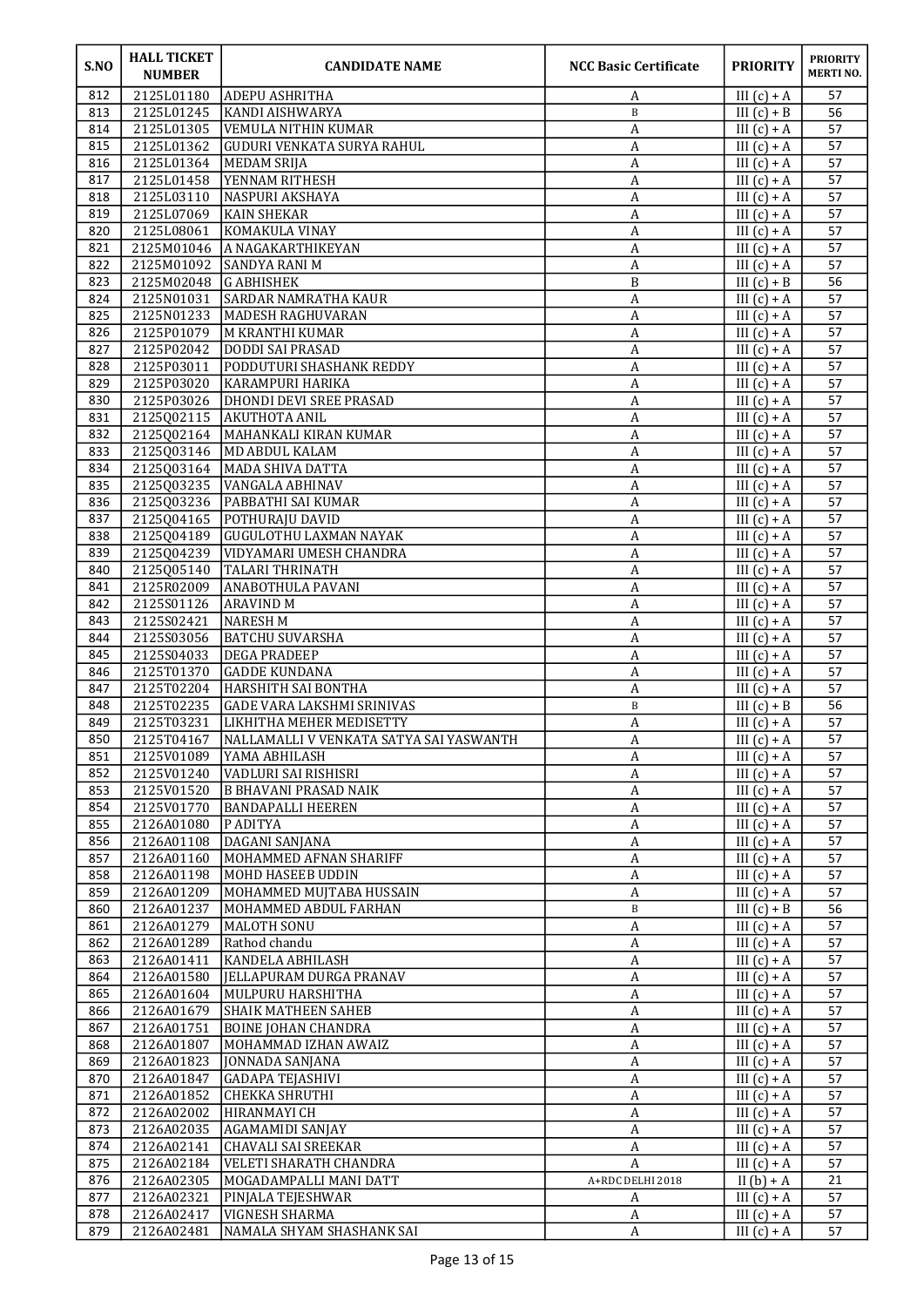| S.NO       | <b>HALL TICKET</b><br><b>NUMBER</b> | <b>CANDIDATE NAME</b>                                       | <b>NCC Basic Certificate</b> | <b>PRIORITY</b>                | <b>PRIORITY</b><br><b>MERTINO.</b> |
|------------|-------------------------------------|-------------------------------------------------------------|------------------------------|--------------------------------|------------------------------------|
| 880        | 2126A02485                          | NETHALA VIJAY PRANEETH                                      | A                            | III $(c) + A$                  | 57                                 |
| 881        | 2126A02493                          | JAYESH REDDY SYAMALA                                        | A                            | III $(c) + A$                  | 57                                 |
| 882        | 2126A02534                          | <b>ARISHANAPALLY SREE VALLIKA</b>                           | A                            | III $(c) + A$                  | 57                                 |
| 883<br>884 | 2126A02685                          | MELLACHERUVU APARNA JYOTHIKA                                | A                            | III $(c) + A$                  | 57<br>57                           |
| 885        | 2126A02727<br>2126A02890            | SUSHANT MISHRA<br>ADITI REGALLA                             | A<br>A                       | III $(c) + A$<br>III $(c) + A$ | 57                                 |
| 886        | 2126A02928                          | <b>AKELLA ANURAAG</b>                                       | A                            | III $(c) + A$                  | 57                                 |
| 887        | 2126A02993                          | P YASWANTH REDDY                                            | A                            | III $(c) + A$                  | 57                                 |
| 888        | 2126A03104                          | ROSHAN MAHAPATRA                                            | B+AITSC 2017 THIRD PLACE     | II $(c)$ iii + B               | 29                                 |
| 889        | 2126A03198                          | <b>SANIYA MAHREEN</b>                                       | A                            | III $(c) + A$                  | 57                                 |
| 890        | 2126A03246                          | ANKIT PARIDA                                                | A                            | III $(c) + A$                  | $\overline{57}$                    |
| 891        | 2126A03249                          | K NITHYA SRI REDDY                                          | $\mathbf B$                  | III $(c) + B$                  | 56                                 |
| 892        | 2126A03375                          | SHAILESH KUMAR MISHRA                                       | A                            | III $(c) + A$                  | 57                                 |
| 893        | 2126A03587                          | A AJAY KUMAR REDDY                                          | A                            | III $(c) + A$                  | 57                                 |
| 894        | 2126A03940                          | VENIGALLA SUHAS                                             | A                            | III $(c) + A$                  | 57                                 |
| 895        | 2126B01006                          | <b>GOTTE THIRU AISHWARYA YADAV</b>                          | $\overline{A}$               | III $(c) + A$                  | 57                                 |
| 896<br>897 | 2126B01035<br>2126B01421            | MANLU RAGHU VAMSHI<br>KOTHA HARA SIDHARTHA                  | $\boldsymbol{A}$<br>A        | III $(c) + A$<br>III $(c) + A$ | 57<br>57                           |
| 898        | 2126B01497                          | SHAIK THOHID                                                | A                            | III $(c) + A$                  | 57                                 |
| 899        | 2126B02032                          | <b>SVAMSI</b>                                               | A                            | III $(c) + A$                  | 57                                 |
| 900        | 2126B02099                          | PETTEM AMRUTHVARSH                                          | A                            | III $(c) + A$                  | 57                                 |
| 901        | 2126B03478                          | MARGONWAR GNANATEJA                                         | B                            | III $(c) + B$                  | $\overline{56}$                    |
| 902        | 2126B04096                          | V CHARAN REDDY                                              | A                            | III $(c) + A$                  | 57                                 |
| 903        | 2126B04123                          | JANNAPALLY ANANYA                                           | A                            | III $(c) + A$                  | 57                                 |
| 904        | 2126B04130                          | PARMAR JAI ATUL                                             | A                            | III $(c) + A$                  | 57                                 |
| 905        | 2126B05026                          | THOTA VARUN SAI                                             | A                            | III $(c) + A$                  | 57                                 |
| 906        | 2126B06150                          | <b>SOHAN SINGH</b>                                          | A                            | III $(c) + A$                  | 57                                 |
| 907        | 2126B06163                          | SYED MOHAMMED AMJAD                                         | $\boldsymbol{A}$             | III $(c) + A$                  | $\overline{57}$                    |
| 908<br>909 | 2126B07117<br>2126B08001            | THIRUMALAREDDY MARY SUNAINIKA<br><b>DEVANSH SINGH TOMAR</b> | A                            | III $(c) + A$                  | 57<br>57                           |
| 910        | 2126C01001                          | THANGELLAPALLY VISHWA TEJA                                  | А<br>A                       | III $(c) + A$<br>III $(c) + A$ | 57                                 |
| 911        | 2126C02169                          | <b>KALALA ABHINAV</b>                                       | A                            | III $(c) + A$                  | 57                                 |
| 912        | 2126C03048                          | Varenya Gyanmote                                            | $\, {\bf B}$                 | III $(c) + B$                  | $\overline{56}$                    |
| 913        | 2126C03058                          | <b>G PRANAV RAJ YADAV</b>                                   | $\, {\bf B}$                 | III $(c) + B$                  | 56                                 |
| 914        | 2126C03146                          | NIMMALA SUCHARITHA                                          | A                            | III $(c) + A$                  | 57                                 |
| 915        | 2126C03208                          | PASUPULETI HARSHITHA                                        | B                            | III $(c) + B$                  | 56                                 |
| 916        | 2126C03481                          | YERUVA KOUSHIK REDDY                                        | A                            | III $(c) + A$                  | 57                                 |
| 917        | 2126D01156                          | <b>BANOTH BHANUCHANDAR</b>                                  | A                            | III $(c) + A$                  | 57                                 |
| 918        |                                     | 2126D01186 ANNARAPU HIMAJA                                  | $\overline{\mathbf{A}}$      | III $(c) + A$                  | 57                                 |
| 919        | 2126D01583                          | <b>BARRE SANDEEP RAJ</b>                                    | A                            | III $(c) + A$                  | 57                                 |
| 920<br>921 | 2126D01730<br>2126D01749            | <b>SANTHOSH M</b><br>KETHAVATH SRAVAN                       | A<br>A                       | III $(c) + A$<br>III $(c) + A$ | 57<br>57                           |
| 922        | 2126D01828                          | <b>THOKALA SREYAS CELESTY</b>                               | A                            | III $(c) + A$                  | 57                                 |
| 923        | 2126D01931                          | <b>BENHAR JOSHI NANDRU</b>                                  | $\boldsymbol{A}$             | III $(c) + A$                  | 57                                 |
| 924        | 2126D01961                          | DHRUV TADIKONDA                                             | $\boldsymbol{A}$             | III $(c) + A$                  | 57                                 |
| 925        | 2126D02149                          | SINGI REDDY NITHIN REDDY                                    | A                            | III $(c) + A$                  | 57                                 |
| 926        | 2126D02583                          | KOTHAPALLY SAI AMIT                                         | B                            | III $(c) + B$                  | 56                                 |
| 927        | 2126D02621                          | VEERAGONI CHARAN                                            | A                            | III $(c) + A$                  | 57                                 |
| 928        | 2126D02791                          | K YASHASHWINI                                               | $\boldsymbol{A}$             | III $(c) + A$                  | 57                                 |
| 929        | 2126D03092                          | YARAKARAJU HARISH VARMA                                     | A                            | III $(c) + A$                  | 57                                 |
| 930<br>931 | 2126D03388<br>2126D03557            | PAJJURI UMESH REDDY<br>KOLLOJU BALA RATNA CHARY             | A                            | III $(c) + A$<br>III $(c) + A$ | 57<br>57                           |
| 932        | 2126D03646                          | CHEVULA NAVEEN                                              | A<br>A                       | III $(c) + A$                  | 57                                 |
| 933        | 2126D03673                          | AKSHAY CHANDRA                                              | A                            | III $(c) + A$                  | 57                                 |
| 934        | 2126D03723                          | <b>SANGEM MANEESHA</b>                                      | $\overline{A}$               | III $(c) + A$                  | 57                                 |
| 935        | 2126D04190                          | GUNDA AKASH                                                 | A                            | III $(c) + A$                  | 57                                 |
| 936        | 2126D04282                          | MIRYALA AKHILA                                              | A                            | III $(c) + A$                  | 57                                 |
| 937        | 2126D04293                          | SAI SUMEDH KOTHA                                            | A                            | III $(c) + A$                  | 57                                 |
| 938        | 2126D05123                          | SYED IMRAN UDDIN                                            | A                            | III $(c) + A$                  | 57                                 |
| 939        | 2126E01074                          | SOHAIL KHAN                                                 | $\boldsymbol{A}$             | III $(c) + A$                  | 57                                 |
| 940        | 2126E01208                          | V SAIKIRAN                                                  | A                            | III $(c) + A$                  | 57                                 |
| 941<br>942 | 2126E01237<br>2126E02213            | JITHENDER KUMAR SAHANI<br>ANDUGULLA UDAY KIRAN              | A                            | III $(c) + A$                  | 57                                 |
| 943        | 2126E02303                          | ABBA BHARADWAJ                                              | A<br>A                       | III $(c) + A$<br>III $(c) + A$ | 57<br>57                           |
| 944        | 2126E02418                          | BIGIMALLA NIRMALA                                           | A                            | III $(c) + A$                  | 57                                 |
| 945        | 2126E03181                          | K VENKATA SAI MANIKANTA SOURISH                             | $\boldsymbol{A}$             | III $(c) + A$                  | 57                                 |
| 946        | 2126E04136                          | <b>CHAPALA SAI VARSHA</b>                                   | A                            | III $(c) + A$                  | 57                                 |
| 947        | 2126E05012                          | G AKSHAY REDDY                                              | A                            | III $(c) + A$                  | 57                                 |